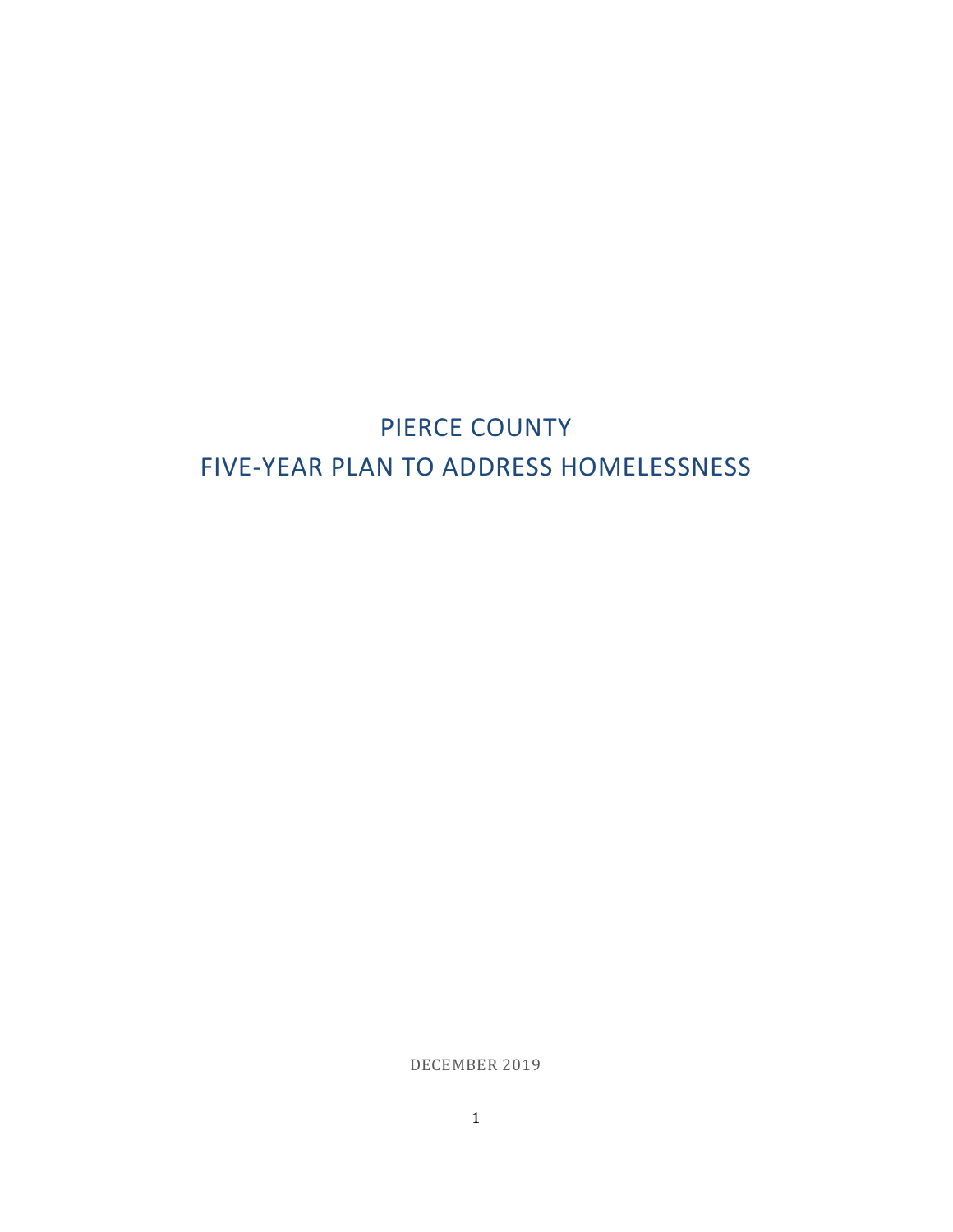## TABLE OF CONTENTS

| Our Plan to Address Homelessness                                                                     | 3  |
|------------------------------------------------------------------------------------------------------|----|
| Our Guiding Vision                                                                                   | 4  |
| Defining Homelessness                                                                                | 5  |
| The Path Forward                                                                                     | 6  |
| Objective 1: Quickly identify and engage all people experiencing homelessness                        | 7  |
| Objective 2: Prioritize housing for people with the greatest need                                    | 17 |
| Objective 3: Operate an effective and efficient homeless crisis response system                      | 19 |
| Objective 4: Projected impact on number of households housed and number of households<br>unsheltered | 23 |
| Objective 5: Address racial disparities among people experiencing homelessness                       | 24 |
| Glossary of Terms                                                                                    | 27 |
| Contributors to The Plan                                                                             | 32 |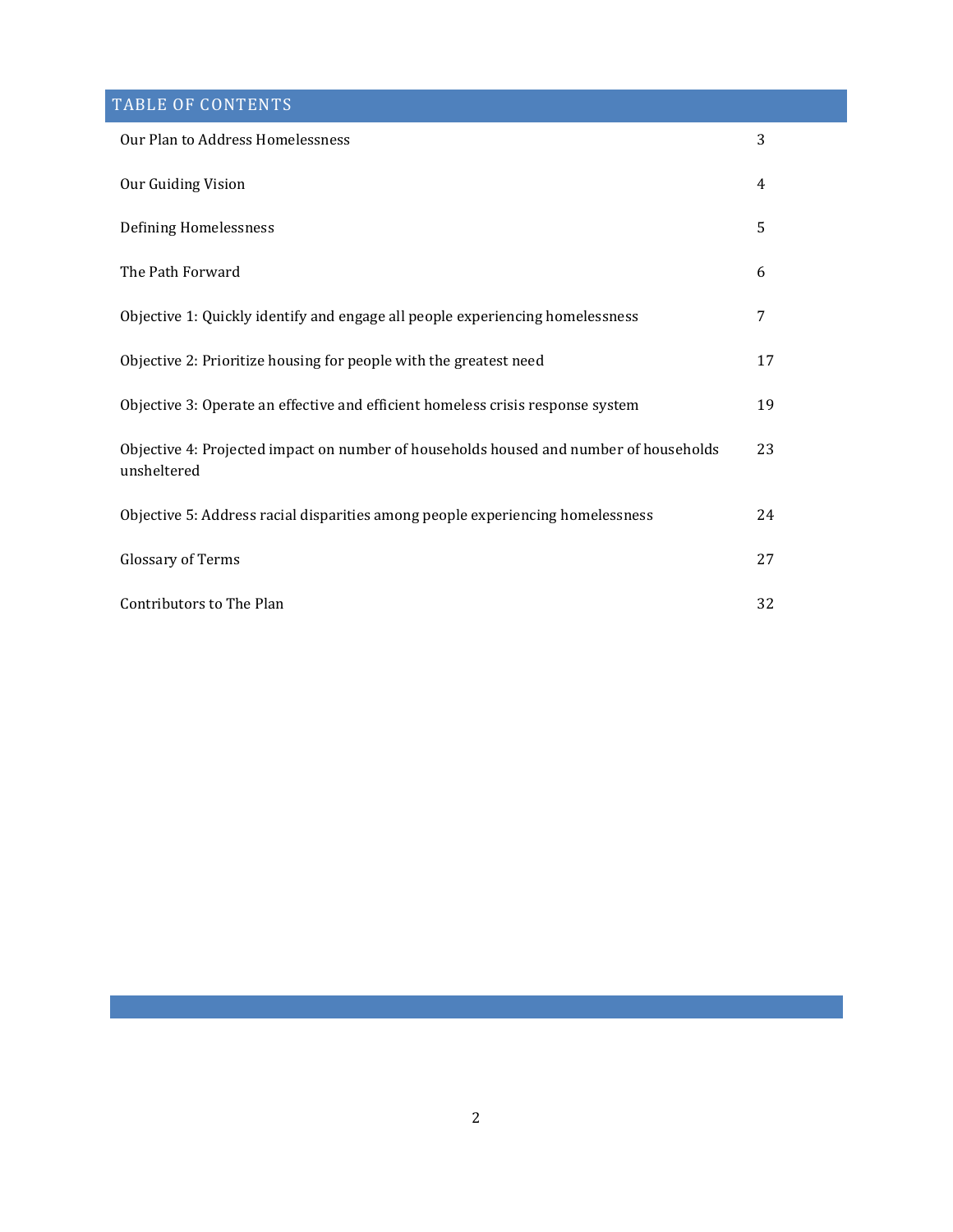## OUR PLAN TO ADDRESS HOMELESSNESS

Ending homelessness is one of the most challenging tasks Pierce County and counties all over the nation face. The *causes of homelessness are complex and many*, influenced by societal, structural, legal, personal and many other factors that are extremely difficult to transform. Despite the overwhelming challenges, Pierce County has resolutely pursued new solutions to help people experiencing homelessness *become stable and rehoused as quickly as possible*. Some of our accomplishments during the last five years include:



INCREASING ACCESS TO THE "FRONT DOOR" of our Homeless Crisis Response System by moving from a centralized intake system with one entry point to a coordinated entry system with many entry points.



Helping hundreds of people in a housing crisis AVOID ENTERING THE HOMELESS CRISIS RESPONSE SYSTEM by supporting their own identification of a solution through a Housing Solutions Conversation.



PRIORITIZING PERMANENT HOUSING INTERVENTIONS for those who are hardest to house and least likely to achieve stability without support.



INCREASING ACCESS TO HOUSING by making housing program eligibility consistent system wide.

There are reasons to pause and take pride. We have received *national and state recognition* for our diversion program and its housing solutions conversations.<sup>1</sup> And since 2014, the County has been invited to speak annually about our programs and progress at national conferences. While this is an indicator that we are on the right path, we humbly recognize that people are still suffering, and we all have substantial work to do.



In Pierce County, homelessness exists in every city. So far this year, more than 4,700 people have experienced homelessness<sup>2</sup>. Nearly half are families, some are youth unaccompanied by an adult, some are veterans, and some are domestic violence survivors. Nearly all lost their homes while living here. They are all our neighbors.

As market-rate rents continue on a startlingly rapid upward trend, making housing stability more difficult for more of us, we must act quickly and together. While the Homeless Crisis Response System has become more efficient and effective, it is only one puzzle piece to a longer-lasting solution. We hope the implementation of Pierce County's Five-Year Plan to Address Homelessness (the plan) will serve as an impetus to begin bridging divides, to increase collaboration across sectors, and to commit greater human and financial resources so that all people have access to a home.

<sup>1</sup> Fact Sheet: Homelessness in Pierce County (Updated 4/30/19) - [https://www.co.pierce.wa.us/3715/Homeless-](https://www.co.pierce.wa.us/3715/Homeless-Programs)**[Programs](https://www.co.pierce.wa.us/3715/Homeless-Programs)** 

<sup>2</sup> Fact Sheet: Homelessness in Pierce County (Updated 4/30/19) - [https://www.co.pierce.wa.us/3715/Homeless-](https://www.co.pierce.wa.us/3715/Homeless-Programs)**[Programs](https://www.co.pierce.wa.us/3715/Homeless-Programs)**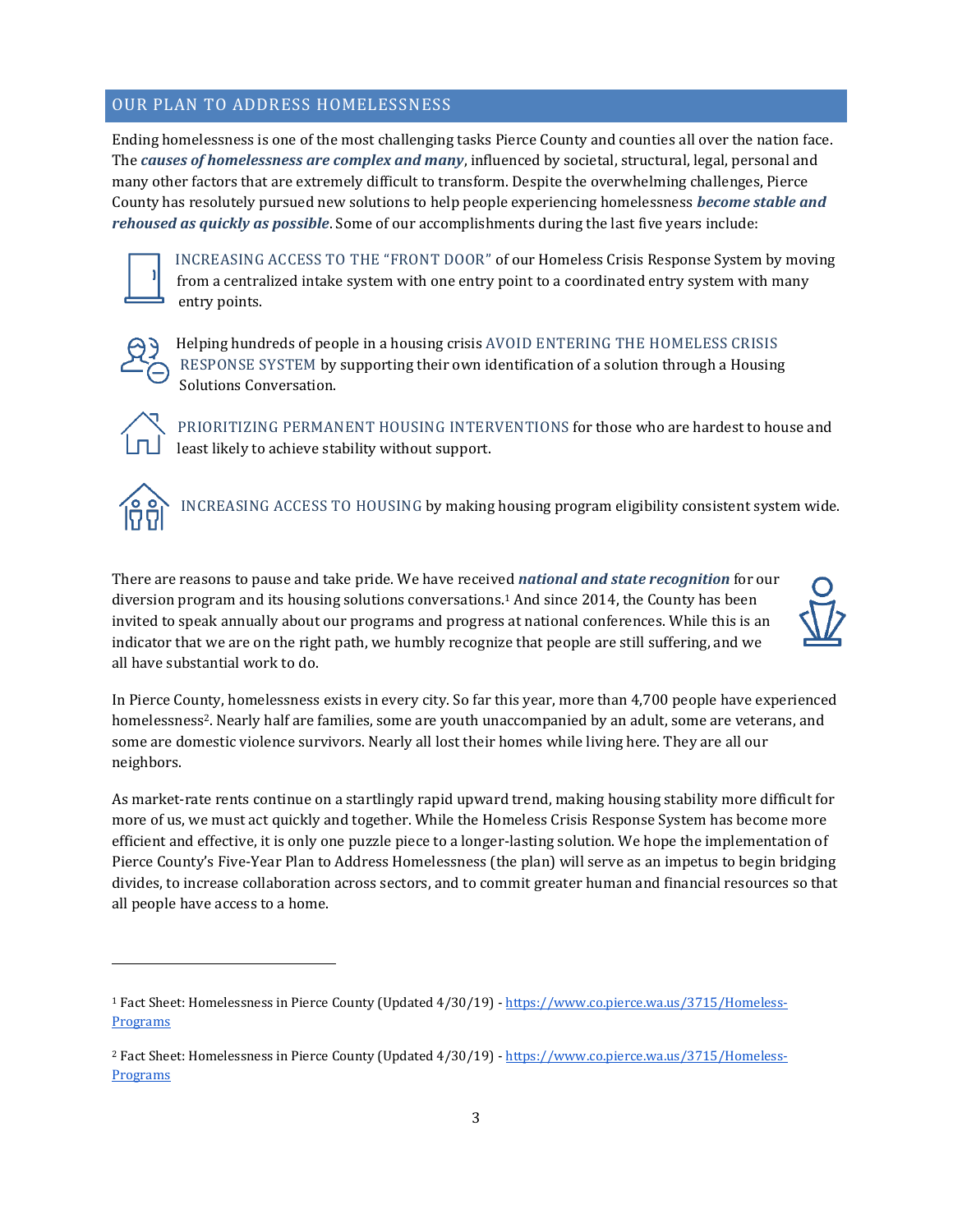## OUR GUIDING VISION

Tacoma/Lakewood/Pierce County Continuum of Care, acting as the Washington State Department of Commerce required homeless taskforce, set a guiding vision at the beginning of the planning process, which captures our values and aspirations for the work ahead. The Continuum of Care has a comprehensive Five-Year Strategic Plan. Pierce County Human Services is responding to the Washington State Department of Commerce Community Plan requirements with goals and objectives derived from the Continuum of Care Plan. Pierce County Human Services is the Collaborative Applicant and Homeless Management Information System (HMIS) lead in Pierce County,

We believe *everyone* in Pierce County should have a home. And we believe this community can achieve it.



As a hub for the effort to end homelessness in Pierce County, we are working to transform our county's Homeless Crisis Response System. Our goal is an *integrated*, *adaptable*, and *responsive* network of services that supports *stability* and *self-determination* for everyone — regardless of economic or social circumstances, and regardless of where in our community they live.

We value *collaboration*. The full engagement of all who live here — across the civic, social, philanthropic, and business sectors — is the only way to ensure a comprehensive and effective response. In partnership with the community, we will accelerate the creation of shelter and affordable housing to meet the existing need so that everyone has a home.





We prioritize *compassion*, both for those experiencing homelessness directly and those who struggle with its impact on their families and neighborhoods. We believe this community has the heart and the will to engage this issue and overcome it.

We prioritize *equity*, because we know that the human consequences of inequity affect us all. We work to identify the systemic barriers that keep people from securing and maintaining housing, and we will advocate to undo them.



OVER THE NEXT FIVE YEARS, we will call on Pierce County to leverage its social, political, and financial resources to ensure that residents facing homelessness have access to shelter and support — whenever, wherever, and however they need it.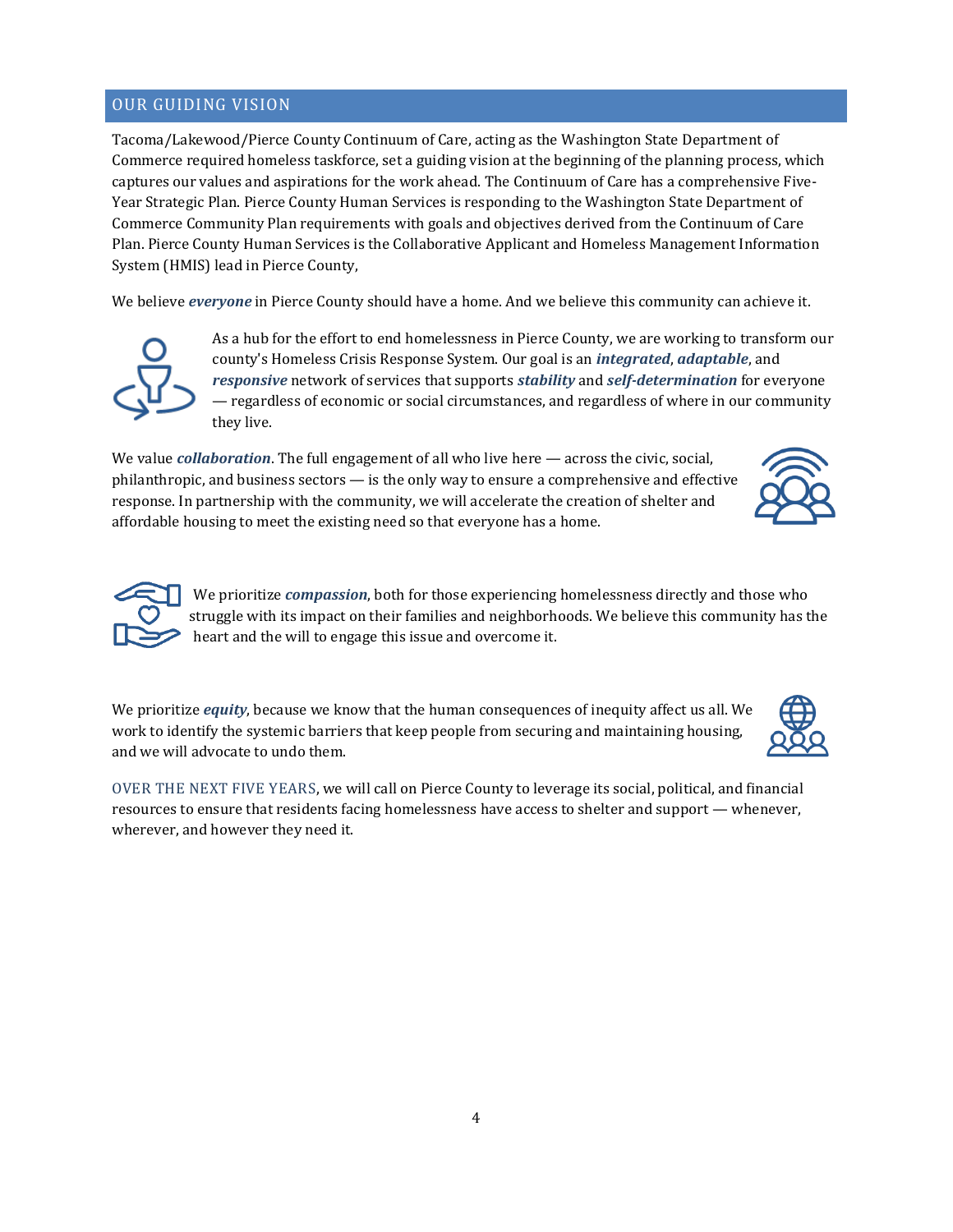## DEFINING HOMELESSNESS

THE DEFINITION OF HOMELESSNESS VARIES. Veteran's programs, schools, and the Department of Housing and Urban Development (HUD)-funded Continuum of Care grantees *all operate under different definitions of homelessness* that are often set by federal funders.

*The lack of a unified definition poses several challenges*. It makes it difficult to quantify accurately the number of people experiencing and at risk of homelessness in our community. It also creates challenges with funding and outcomes. For example, federal funding allocations are determined based on how effective we are at decreasing the numbers of people experiencing homelessness as determined in our Homeless Point-in-Time survey and in our Homeless Management Information System (HMIS) data, which do not capture the totality of people experiencing homelessness or at risk of homelessness throughout the County.

**For the purposes of this plan, homelessness will be defined based on state guidelines where any household who lacks, or is at immediate risk of losing, a regular, fixed, safe, and adequate nighttime residence, those actively fleeing or attempting to flee domestic violence, as well as unaccompanied youth under any federal definition of homelessness.** 

The strategies in this plan are designed with this definition in mind, and therefore are intended to encompass the myriad situations people experiencing homelessness face. Despite this more inclusive definition of homelessness, we will still be restricted by the varied definitions that funders apply to their grantmaking. But we hope that our community can begin to align around this broader definition and our vision and belief that everyone deserves a safe place to call home—and the support to obtain and maintain that home.

See the appendix for text of the statutory definitions of homelessness that these agencies use to quantify and determine program/funding eligibility.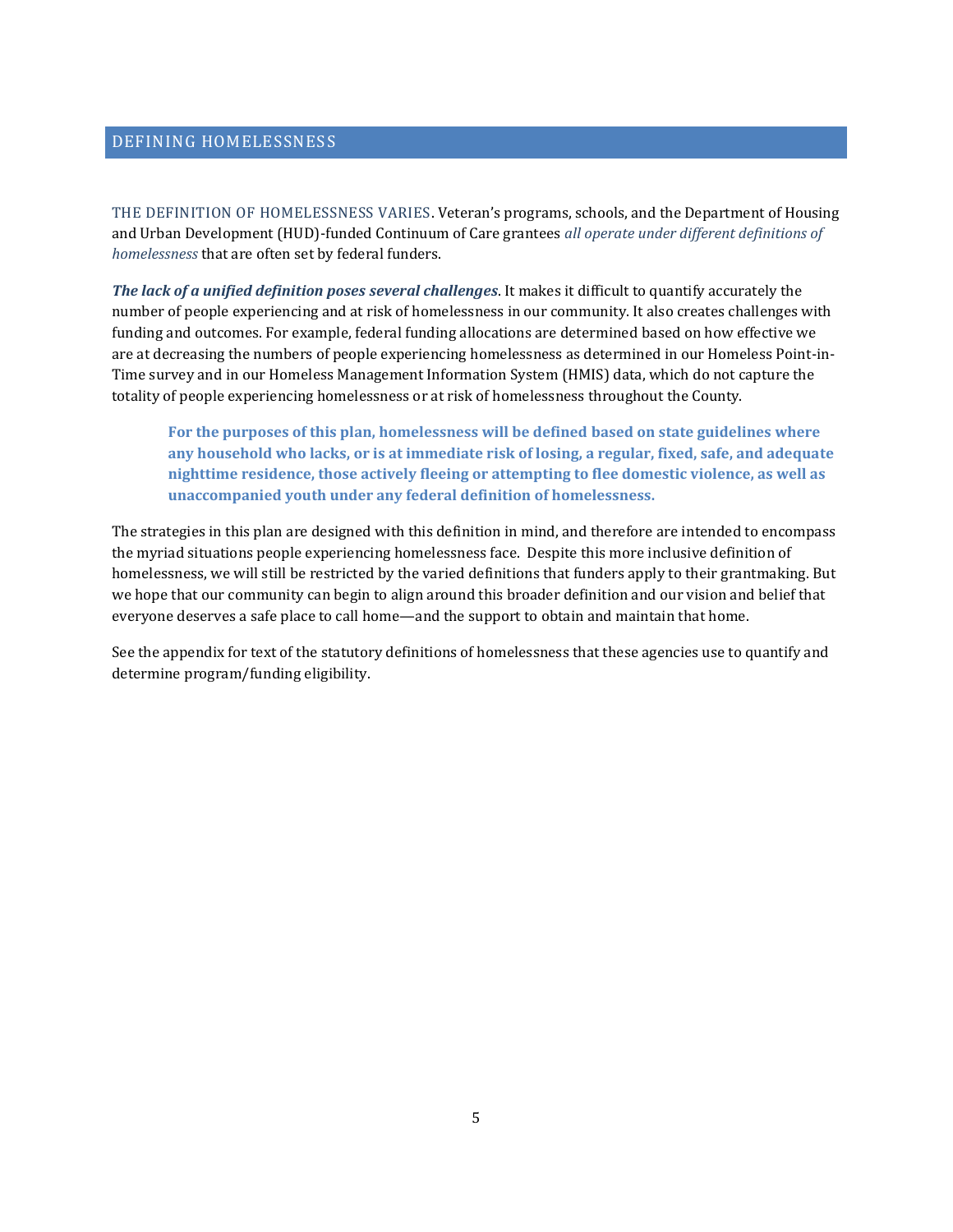## THE PATH FORWARD

### THIS PLAN IS ORGANIZED AROUND FIVE STRATEGIC PRIORITY AREAS.



In addition to addressing the two greatest needs of people experiencing homelessness—housing and the support to stabilize and maintain that housing—these priority areas focus on improving the operation of our Homeless Crisis Response System so we can better serve people in crisis. We also know that to accelerate progress toward longer term solutions, Pierce County must focus on growing a stronger network of partnerships across sectors and communities.



OBJECTIVE 1: QUICKLY IDENTIFY AND ENGAGE ALL PEOPLE EXPERIENCING HOMELESSNESS



OBJECTIVE 2: PRIORITIZE HOUSING FOR PEOPLE WITH THE GREATEST NEED



OBJECTIVE 3: OPERATE AN EFFECTIVE AND EFFICIENT HOMELESS CRISIS RESPONSE SYSTEM



OBJECTIVE 4: PROJECTED IMPACT ON: NUMBER OF HOUSEHOLDS HOUSED AND NUMBER OF HOUSEHOLDS UNSHELTERED



OBJECTIVE 5: ADDRESS RACIAL DISPARITIES AMONG PEOPLE EXPERIEINCING HOMELESSNESS

## **This plan draws on a variety of voices, viewpoints and data sources.**

To inform the strategic priority areas, goals and strategies of the plan, we turned to a variety of sources. We listened to the voices of people experiencing homelessness, engaged input from champions in other sectors, and engaged the expertise of Tacoma/Lakewood/Pierce County Continuum of Care Committee members who represent a variety of organizations who connect with people experiencing homelessness.



Over the course of a year we carried out the following activities to inform the contents of this plan:

- Population-specific focus groups
- Interviews with funders and champions
- Landscape and Policy research
- HMIS and Homeless Point-in-Time Count data reviews
- Continuum of Care strategic plan subcommittee planning sessions
- Monthly Continuum of Care meetings
- Community input sessions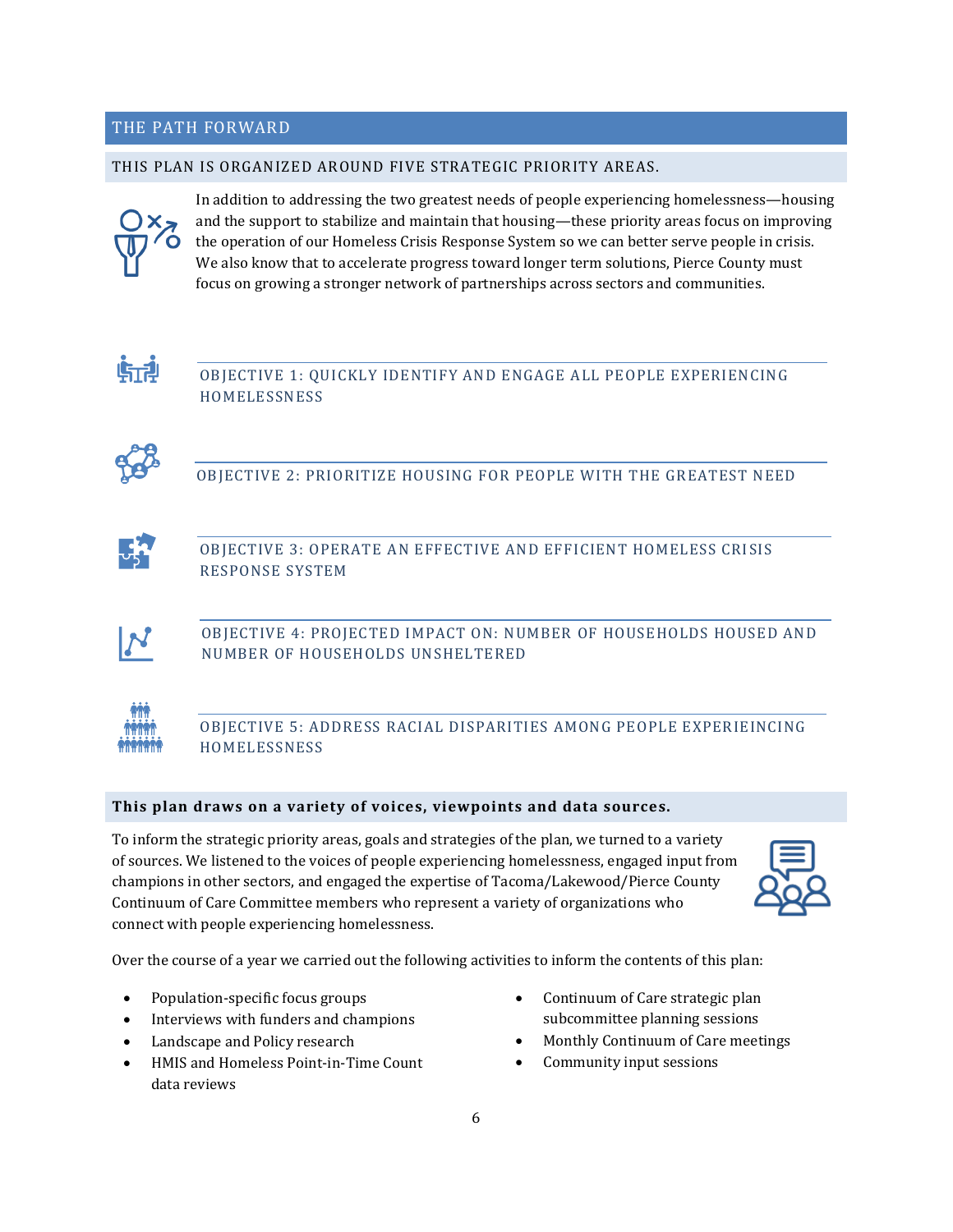## **OBJECTIVE 1: QUICKLY IDENTIFY AND ENGAGE ALL PEOPLE EXPERIENCING HOMELESSNESS**

## MEASURE(S) OF SUCCESS:



- Compliance with state and federal coordinated entry requirements for all projects receiving
- federal, state, and local homeless funds. $^3$
- Consider implementation of the Coordinated Entry Core Element recommendations.

## GOAL 1: THE PERCENTAGE OF PEOPLE ENGAGED THROUGH STREET OUTREACH SERVICES WHO MOVE TO A SAFE AND STABLE HOUSING SOLUTION INCREASES TO 76%.



## KEY STRATEGIES

## SUBCOMMITTEE LEADING IMPLEMENTATION: RACIAL EQUITY SUBCOMMITTEE

1. Engage street outreach providers, including the VA, in a learning collaborative to coordinate data, improve street outreach practices, and ensure the entire county is being covered and create standard operating procedures.

2. Work with partners to establish a flexible fund for use by street outreach staff to fill the gap in the current system.

<sup>3</sup> <http://www.commerce.wa.gov/wp-content/uploads/2018/03/hau-wa-ce-guidelines-1-2018.pdf>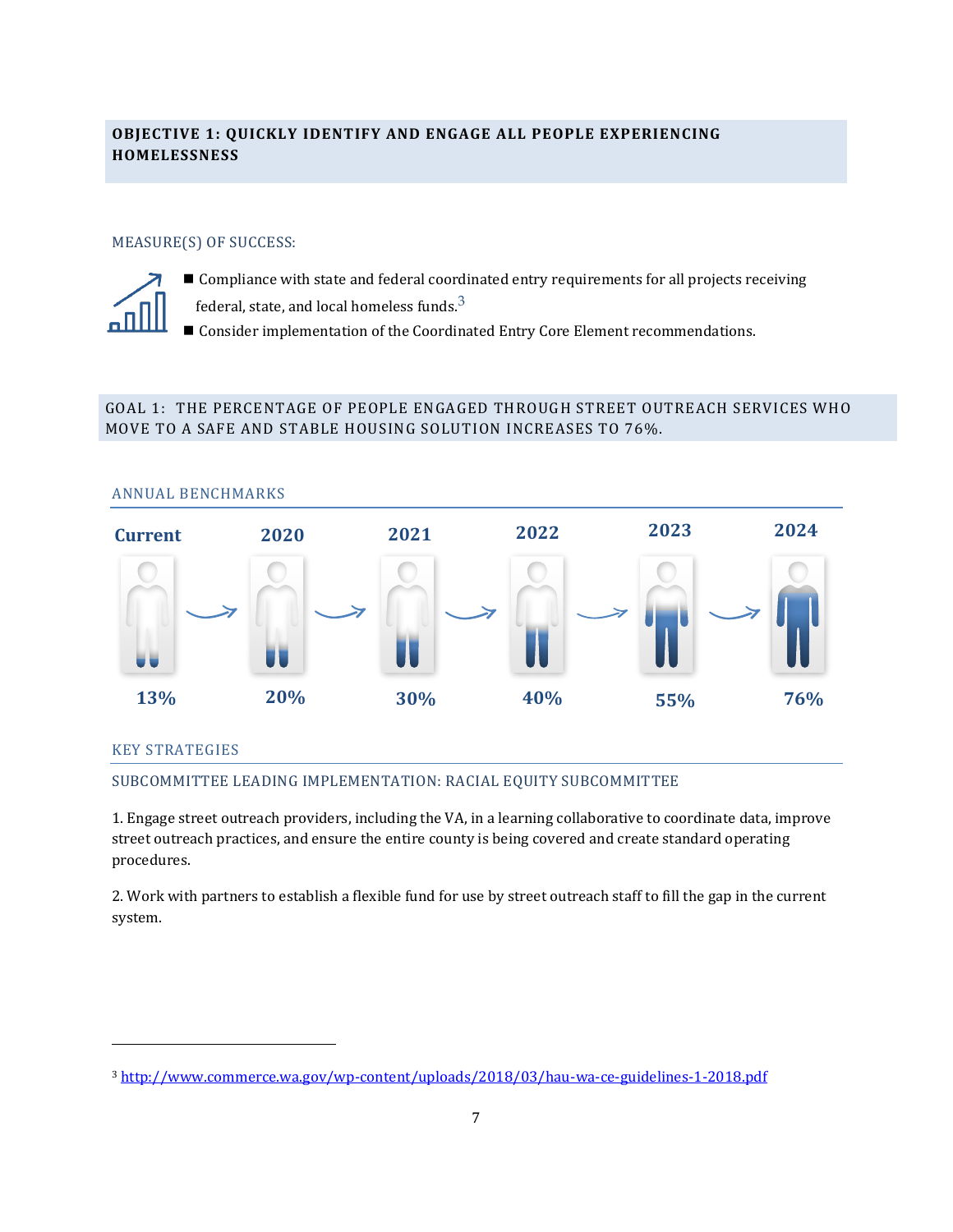## GOAL 2: REDUCE THE WAIT TIMES FOR A HOUSING SOLUTIONS CONVERSATION TO ONE DAY OR LESS.

Annual Benchmarks



SUBCOMMITTEE LEADING IMPLEMENTATION: RACIAL EQUITY SUBCOMMITTEE

1. Create and sustain a Homeless Crisis Response System where all people coming to coordinated entry can participate in a housing solutions conversation on demand.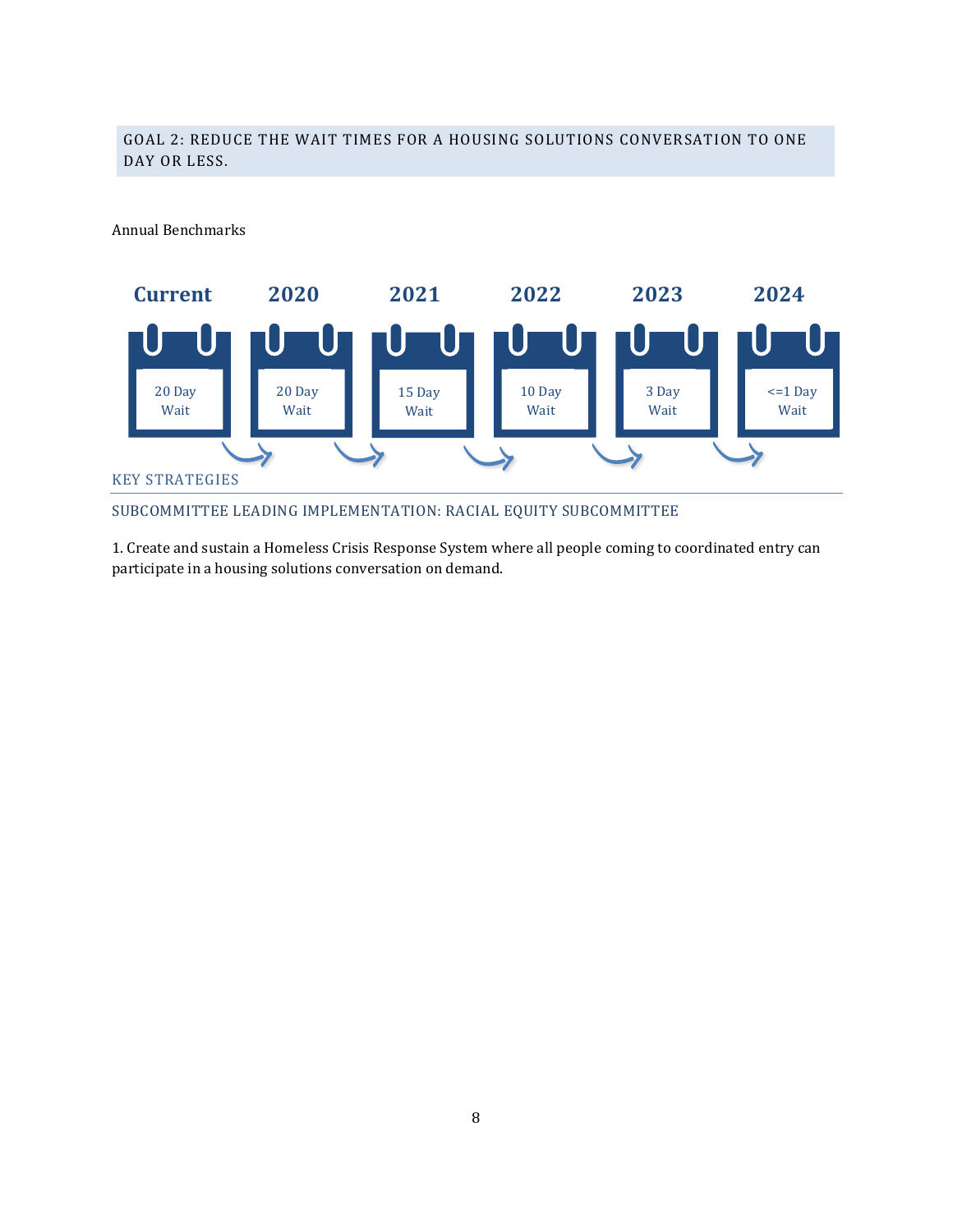## GOAL 3: BUILD AND MAINTAIN A BY-NAME LIST OF ALL PERSONS EXPERIENCING HOMELESSNESS IN ORDER TO TRACK STATUS, ENGAGEMENTS, AND HOUSING PLACEMENT FOR EACH HOUSEHOLD.

## ANNUAL BENCHMARKS

A by-name list will be established, maintained, and managed regularly for the following subpopulations:

| Current                                      | 2020 | 2021                    | 2022        | 2023            | 2024                   |
|----------------------------------------------|------|-------------------------|-------------|-----------------|------------------------|
| ММ<br>$\overline{a}$                         |      |                         | Æ           |                 | $o$ Oo                 |
| Veterans and<br>Youth/Young<br><b>Adults</b> |      | Chronically<br>Homeless | Individuals | <b>Families</b> | <b>All Populations</b> |

## KEY STRATEGIES

SUBCOMMITTEE LEADING IMPLEMENTATION:

- CHRONIC BY-NAME LIST SUBCOMMITTEE
- FAMILIES BY-NAME LIST SUBCOMMITTEE
- VETERANS BY-NAME LIST SUBCOMMITTEE
- YOUTH AND YOUNG ADULTS BY-NAME LIST SUBCOMMITTEE
- INDIVIDUALS BY-NAME LIST SUBCOMMITTTEE
- 1. Recruit service providers to develop, implement, and manage by-name lists by population.
- 2. Develop and create policies and procedures to ensure by-name lists include inactive status, nonconsenting clients, and tracking status, engagements, and housing placement, by subpopulation.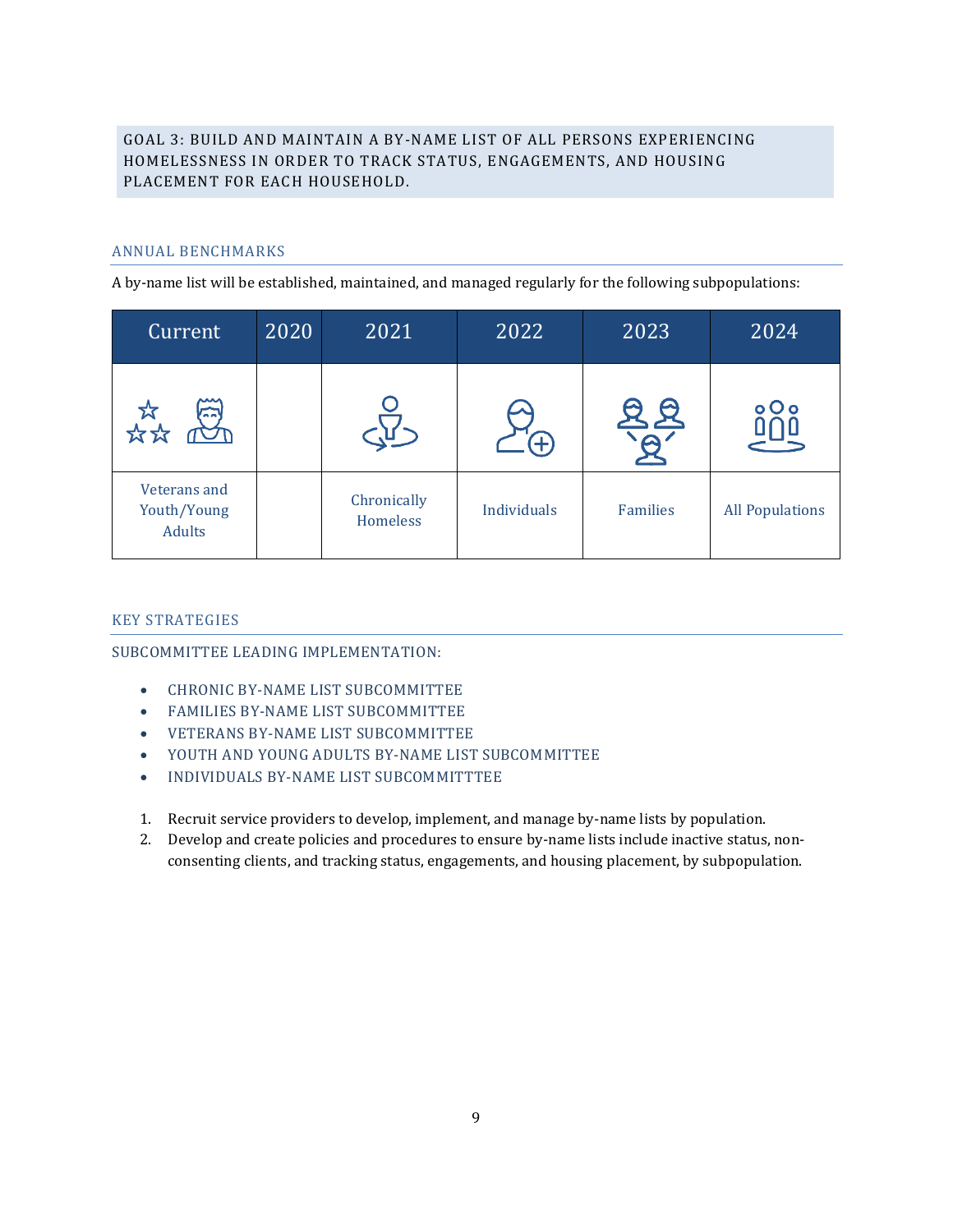GOAL 4: HOMELESSNESS FUNDING THROUGHOUT THE COUNTY IS ALIGNED TOWARDS A SHARED SET OF GOALS, MEASURES, AND OVERALL STRATEGIES AND CENTERED AROUND A COMMITMENT TO EQUITY.

## ANNUAL BENCHMARKS

| <b>Current</b> | 2020 | 2021 | 2022                                        | 2023 | 2024                                                                                                                                    |
|----------------|------|------|---------------------------------------------|------|-----------------------------------------------------------------------------------------------------------------------------------------|
|                |      |      |                                             |      |                                                                                                                                         |
|                |      |      | First convening with<br>funders takes place |      | Greater alignment among<br>funders exists around funding<br>priorities, measures, data<br>collection, and definition of<br>homelessness |

## KEY STRATEGIES

SUBCOMMITTEE LEADING IMPLEMENTATION: COMMUNITY PARTNERSHIP SUBCOMMITTEE

1. Bring together homeless-funder leadership from cities, the County, and philanthropic organizations to work toward increasing alignment and exploring solutions where alignment is not possible.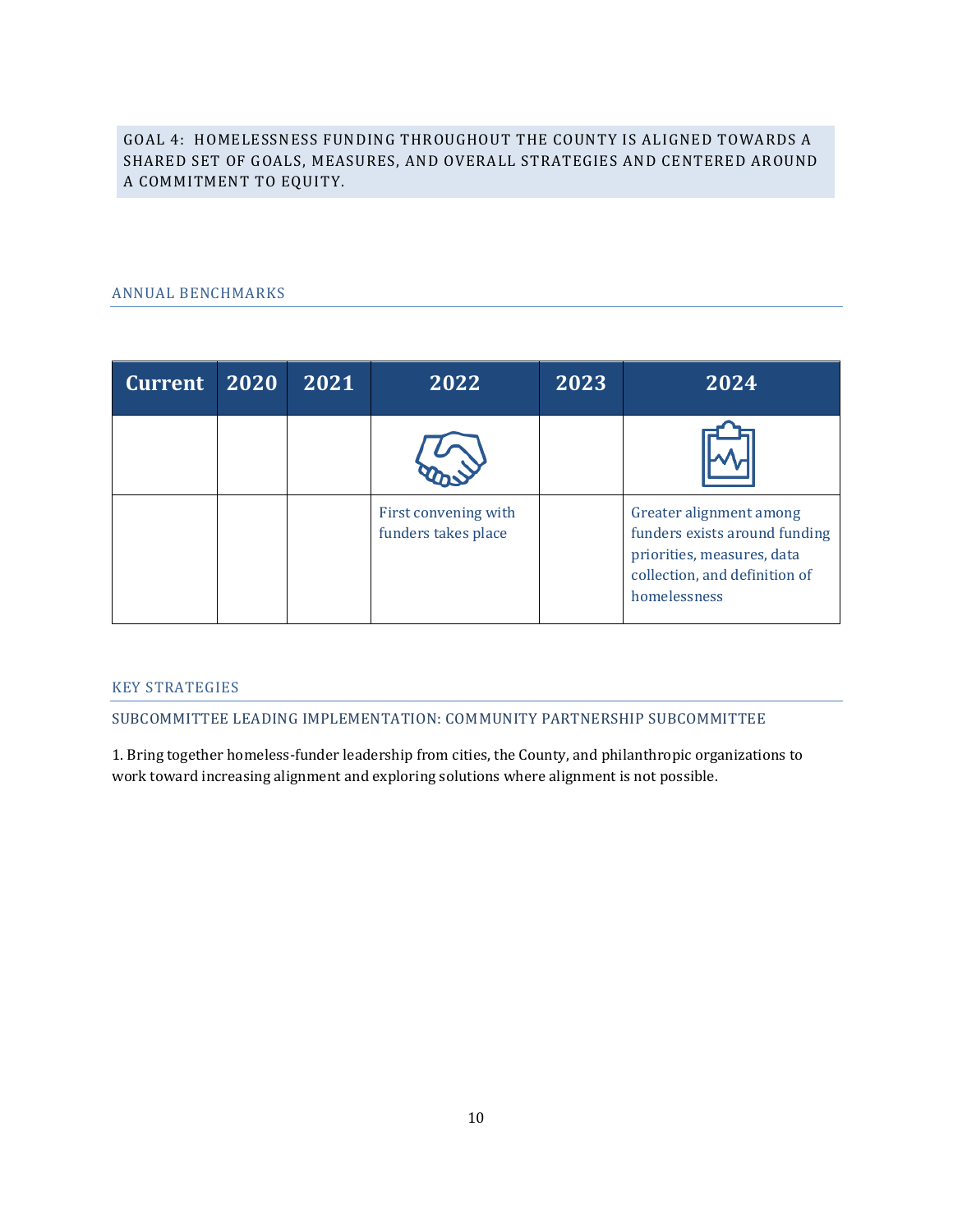## GOAL 5: INTERSECTING SYSTEMS, COALITIONS, AND ORGANIZATIONS ARE COLLABORATING EFFECTIVELY TO PREVENT AND ADDRESS HOMELESSNESS.

## KEY STRATEGIES

SUBCOMMITTEE LEADING IMPLEMENTATION: COMMUNITY PARTNERSHIP SUBCOMMITTEE



1. Identify, coordinate, and align with existing efforts to address homelessness in all relevant sectors (e.g., healthcare, criminal justice, foster care, workforce development, transportation, education, business, etc.).



2. Ensure that discharge planning strategies are in place to prevent people from being released into homelessness.



3. Begin a dialogue with local tribes to identify their goals, points of collaboration, and opportunities to work together.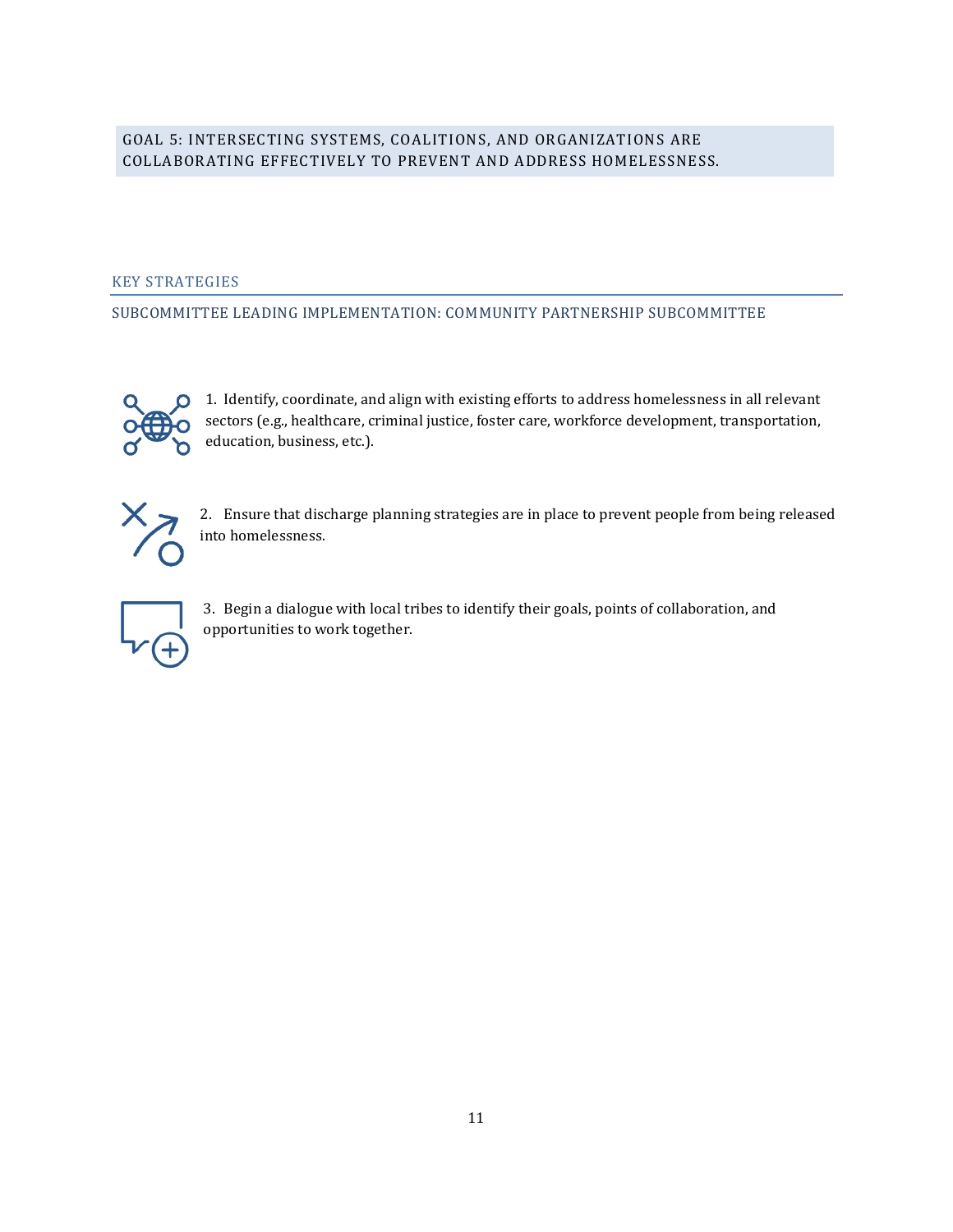## SPECIFIC POPULATIONS

## CHRONICALLY HOMELESS INDIVIDUALS

Individuals with a disabling condition who have either been continuously homeless for a year or more, or who have had at least four episodes of homelessness in the past three years

## THE GOAL

90% of chronically homeless individuals remain housed two years after securing permanent housing.

## ANNUAL BENCHMARKS



### KEY STRATEGIES

### SUBCOMMITTEE LEADING IMPLEMENTATION: CHRONIC SUBCOMMITTEE

1. Create easier access to economic resources that can support housing stability for chronically homeless individuals.

2. Invest in rapid rehousing providers so that they are prepared to effectively support chronically homeless individuals.

*a. Encourage rapid rehousing providers to participate in Provider Academy trainings.*

*b. Integrate behavioral health and Foundational Community Support resources into rapid rehousing services.*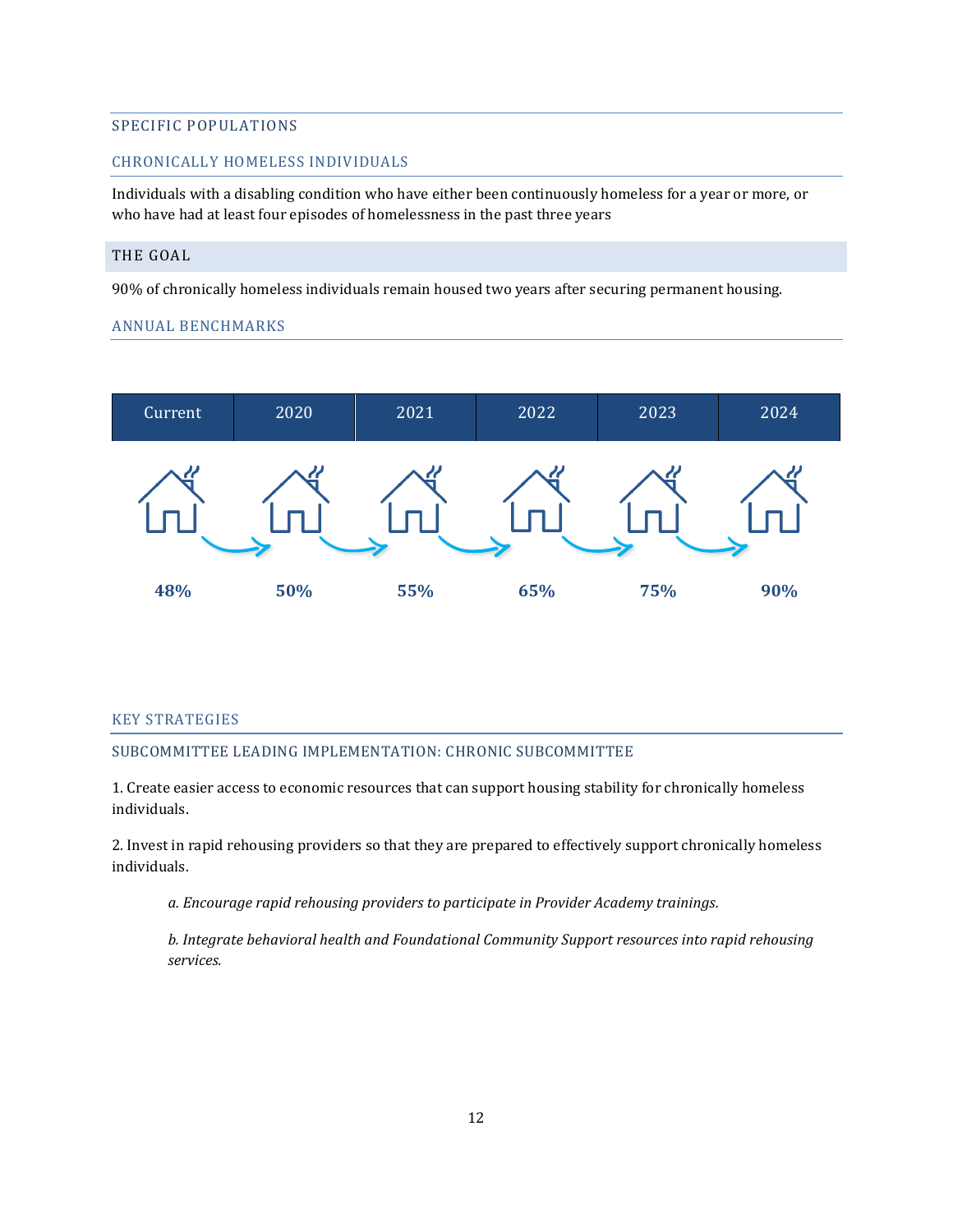## VETERANS

Individuals who have served in some capacity, for at least one day, in the United States Armed Forces (including Active Duty and Reserves)

## THE GOAL

90% of homeless Veterans remain housed two years after securing permanent housing.

## ANNUAL BENCHMARKS



### KEY STRATEGIES

### SUBCOMMITTEE LEADING IMPLEMENTATION: VETERAN SUBCOMMITTEE

- 1. Encourage the HUD-VASH program to contact graduated Veterans at the time of voucher recertification and inspection to offer assistance with the process for graduation or continuing services, assess case management needs, and determine if increased services are needed to sustain permanent housing (as outlined in the VHA Directive 1162.05).
- 2. Conduct research on the feasibility of creating landlord incentives for taking Veteran renters.
- 3. Develop and implement a collaboration of Veteran service providers to increase landlord engagement between HUD-VASH, the Landlord Liaison Program, housing authorities or others to help with landlord engagement around Veteran renters.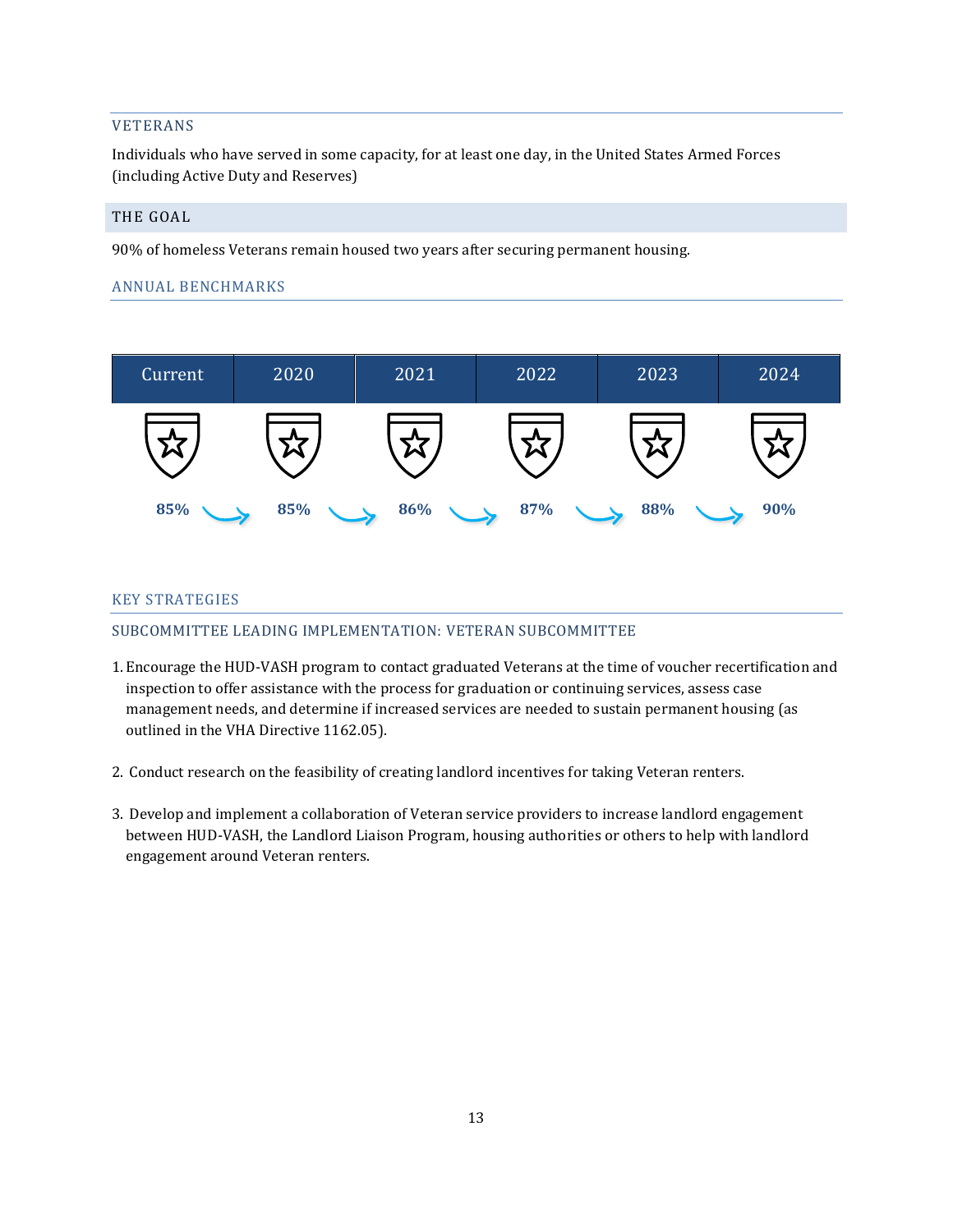## YOUTH (AGES 12-24)

Individuals under the age of 25, who are unaccompanied by a parent or guardian adult.

## THE GOAL

90% of homeless youth remain housed two years after securing permanent housing

## ANNUAL BENCHMARKS



## KEY STRATEGIES

SUBCOMMITTEE LEADING IMPLEMENTATION: YOUTH AND YOUNG ADULT SUBCOMMITTEE

- 1. Identify financial resources for use in supporting youth and young adults who qualify as homeless under McKinney Vento.
- 2. Develop and Implement safe housing options for youth under 118 who cannot sign their own leases.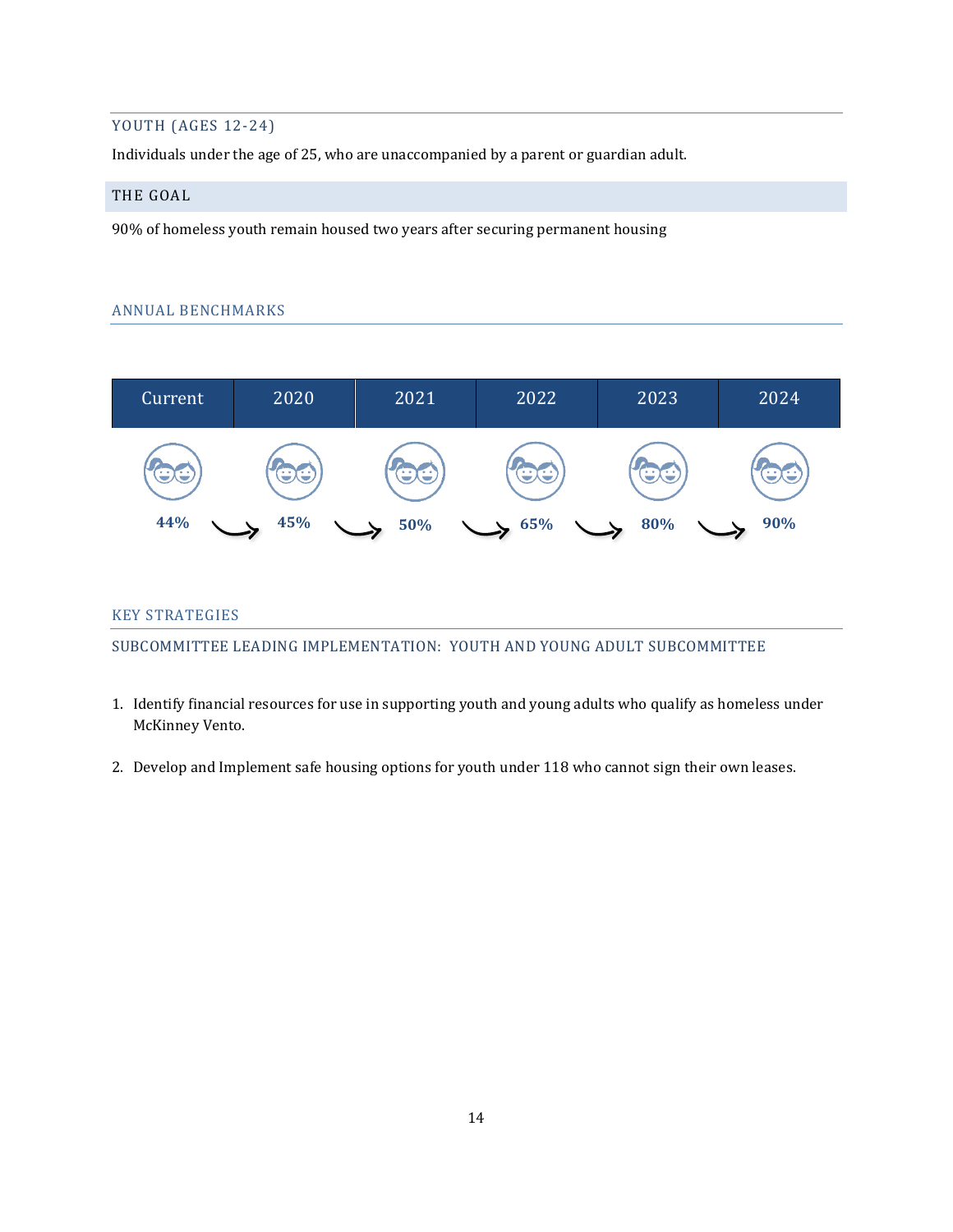## FAMILIES (HOUSEHOLDS WITH CHILDREN)

Households with at least one minor child and one adult, including single or partnered pregnant females

## THE GOAL

90% of homeless families remain housed two years after securing permanent housing.

## ANNUAL BENCHMARKS

| Current | 2020      | 2021 | 2022 | 2023 | 2024 |
|---------|-----------|------|------|------|------|
|         | $\bullet$ | o    | O    |      |      |
| 71%     | 71%       | 75%  | 80%  | 85%  | 90%  |

## KEY STRATEGIES

### SUBCOMMITTEE LEADING IMPLEMENTATION: FAMILIES SUBCOMMITTEE

- 1. Increase collaborate with the Tacoma-Pierce County Health Department to train homeless service providers on programs available through the health department and share referrals as appropriate.
- 2. Ensure all homeless service providers, regardless of funding, are fully trained in mainstream resources and services to include but not limited to childcare, employment, and education.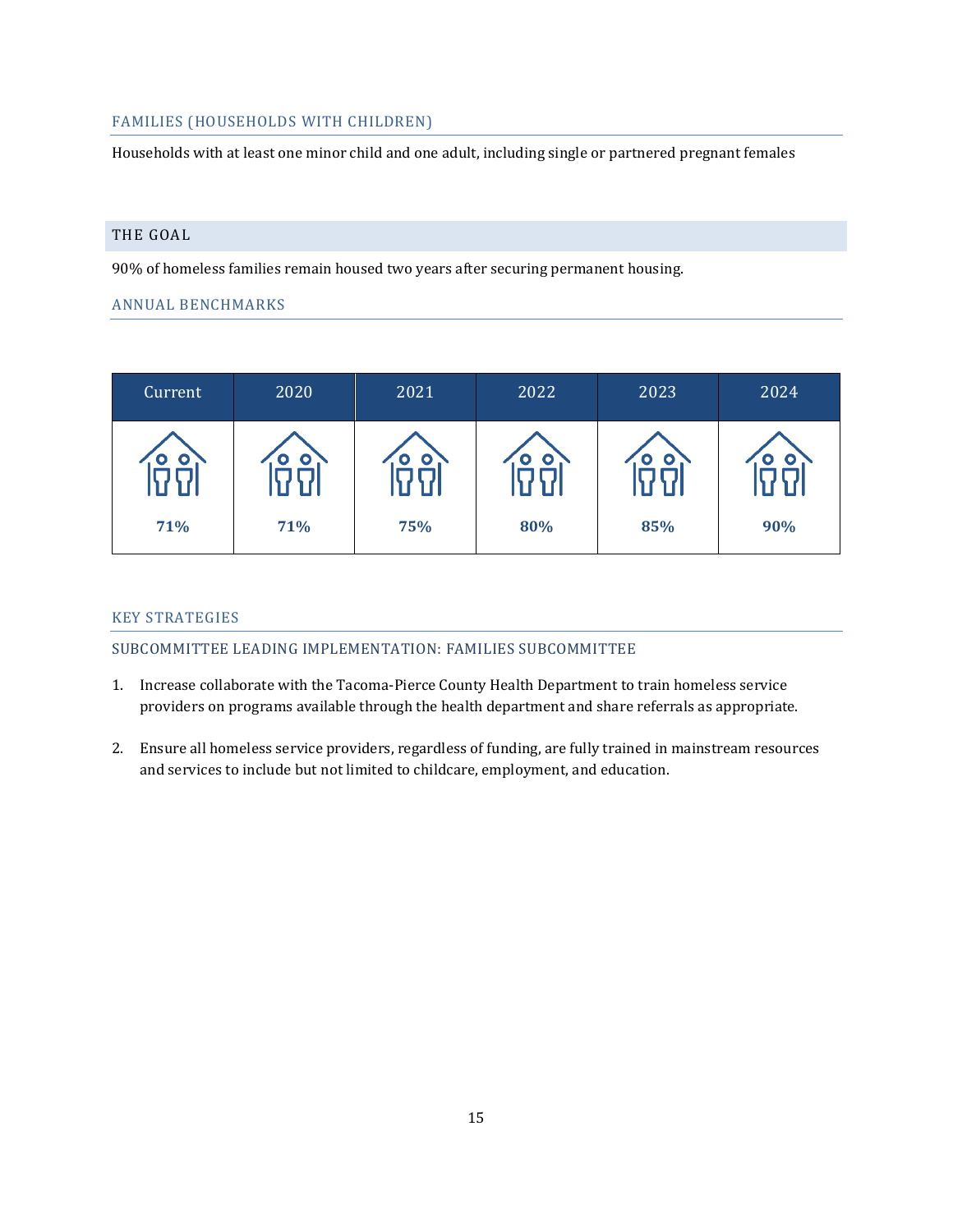## DOMESTIC VIOLENCE SURVIVORS

Individuals who are self-identified survivors of domestic violence, whether fleeing, or attempting to flee

## THE GOAL

90% of homeless domestic violence survivors remain housed two years after securing permanent housing.

## ANNUAL BENCHMARKS

| <b>Current</b> | 2020 | 2021 | 2022 | 2023 | 2024 |
|----------------|------|------|------|------|------|
|                |      |      |      |      |      |
| 75%            | 75%  | 78%  | 83%  | 88%  | 90%  |

## KEY STRATEGIES

SUBCOMMITTEE LEADING IMPLEMENTATION: DOMESTIC VIOLENCE SUBCOMMITTEE

1. Research available funding streams to develop and implement DV survivors fund dedicated to helping them leave their abuser(s) and stabilize.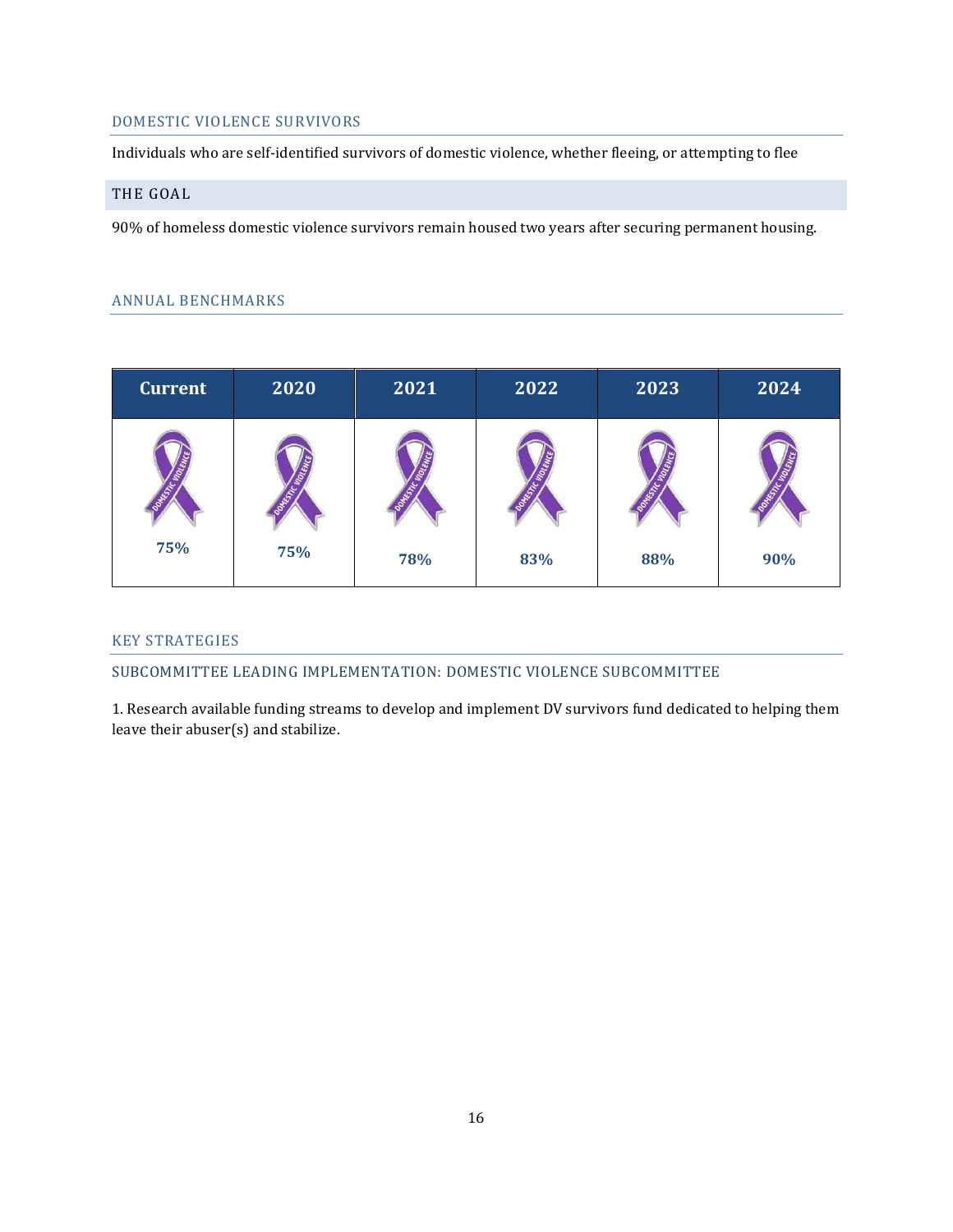## MEASURE(S) OF SUCCESS:

Successful implementation of prioritization policies for all projects receiving federal, state, and local homeless funds, resulting in prioritized people consistently being housed in a timely manner.

### OUR SYSTEM FIVE YEARS AGO

No system is perfect and becomes more effective through ongoing evaluation and improvement. Five years ago, Pierce County's Homeless Crisis Response System was accessed via a single access point: Access Point 4 Housing. At that time, Pierce County Human Services engaged Focus Strategies—a consultant providing datadriven systems planning to address homelessness—to evaluate and provide recommendations for improving this Centralized Intake process for conducting an assessment and making referrals to housing programs.

Following are key results of that analysis:

- The Centralized Intake assessment tool was inefficient and often duplicative of the intake processes used by housing program providers.
- Centralized Intake did not utilize objective criteria to prioritize access to housing programs.
- Housing providers defined the criteria by which people experiencing homelessness were accepted into vacancies, resulting in providers getting the clients they wanted, rather than ensuring that every household that went on the waitlist was appropriately placed in housing.
- Provider-imposed eligibility criteria created barriers to housing for higher-need households.
- Centralized Intake data was not integrated with HMIS, making it very difficult to track what happened with clients from the time they accessed Centralized Intake until they entered housing.
- There were side doors and a parallel system not right sized to meet the need that relied too heavily on temporary housing and not enough on permanent housing options.

## A MORE EFFICIENT AND EFFECTIVE SYSTEM TODAY

In Pierce County today, the "front door" to our Homeless Crisis Response System is referred to as Coordinated Entry. People experiencing homelessness can call 211, set an appointment at a specific location, drop in to a "same day" site, or engage with an outreach worker to access Coordinated Entry. During an intake conversation, their situation is assessed, and they may get support resolving their housing crisis through a diversion conversation and are prioritized for a housing program referral. Each organization involved enters data and coordinates referrals using one centralized data system: The Homeless Management Information System (HMIS).

We took Focus Strategies' recommendations to heart. In addition to expanding access to the system through multiple points of entry—moving from Centralized Intake to Coordinated Entry—Pierce County implemented a new prioritization tool to provide a streamlined and transparent method for identifying and prioritizing households for housing and mainstream services based on vulnerabilities and the severity of their barriers to securing housing. This tool was informed by a community work group and designed to be flexible while ensuring those with the highest need for assistance from the homeless system are prioritized. The scoring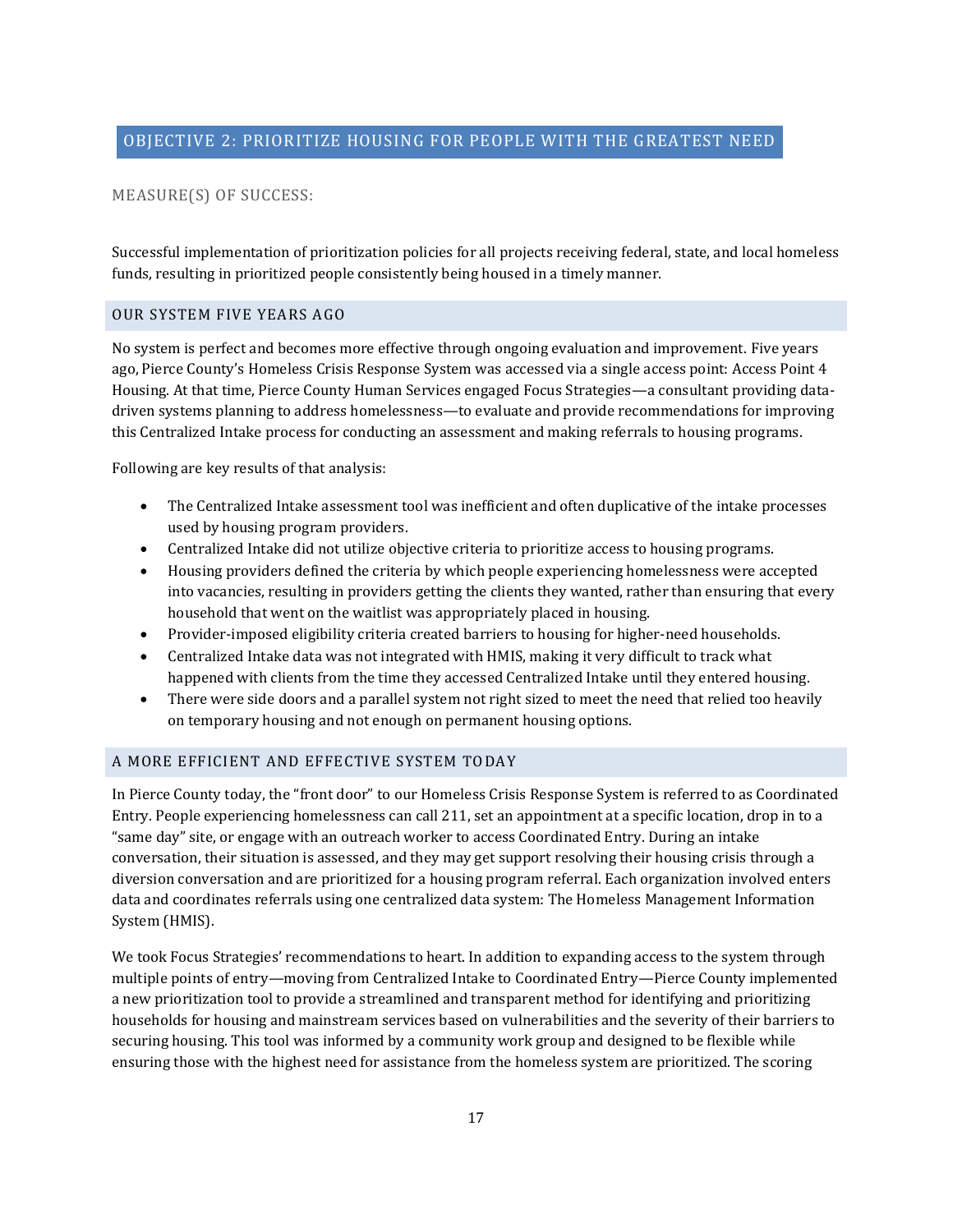rubric and results are not known to the staff administering the assessment interview and the result is generated within HMIS and ordered highest to lowest priority.

The Homeless Crisis Response System prioritization policies were established with assistance from our consultant, Focus Strategies, and through various community meetings and provider input. The policies are maintained by Pierce County Human Services staff and the Tacoma/Lakewood/Pierce County Continuum of Care Committee.

The Tacoma/Lakewood/Pierce County Continuum of Care, in collaboration with Pierce County Human Services are responsible for ensuring that CE and prioritization are current and in compliance with all HUD and Department of Commerce standards. There are not set milestones to complete as Pierce County is currently compliance with all CE data collection requirements as well as all prioritization requirements for both state and federal funders.

For current system performance measures, please see Appendix 3.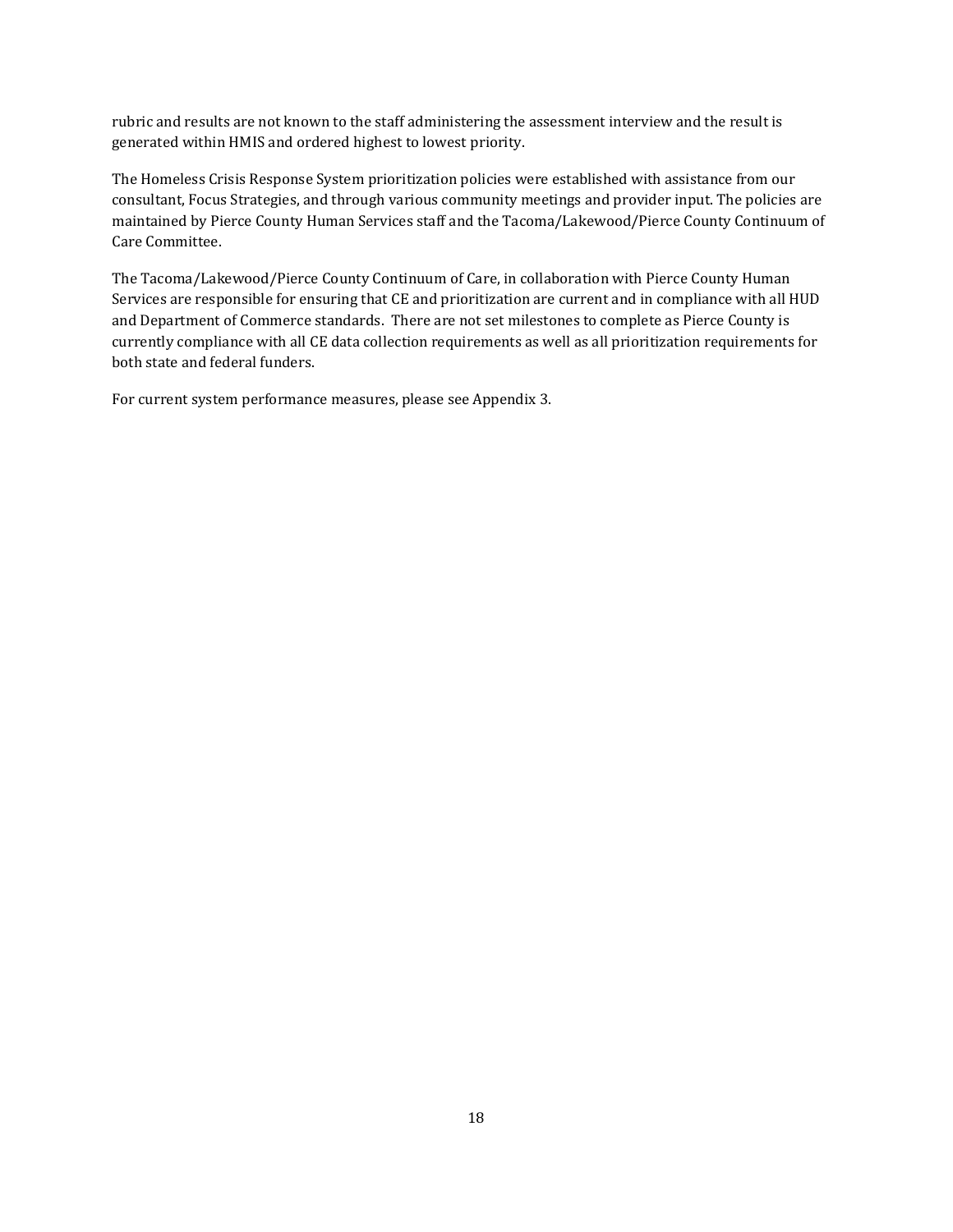## OBJECTIVE 3: OPERATE AN EFFECTIVE AND EFFICIENT HOMELESS CRISIS RESPONSE SYSTEM

## MEASURE(S) OF SUCCESS: SYSTEM PERFORMANCE MEASURES

- Increase percentage of exits to permanent housing to the level of the top performing 20 percent of homeless crisis response systems nationwide
- Reduce returns to homelessness after exit to permanent housing to less than 10 percent
- Reduce average length of time homeless of those served to less than 90 days

## GOAL 1: THE PERCENTAGE OF EXITS TO PERMANENT HOUSING INCREASES TO AT LEAST 60%

| <b>ANNUAL BENCHMARKS</b> |            |      |      |      |      |  |  |  |
|--------------------------|------------|------|------|------|------|--|--|--|
| <b>Current</b>           | 2020       | 2021 | 2022 | 2023 | 2024 |  |  |  |
| O)                       | <u>(O)</u> | О.   |      | Ő    |      |  |  |  |
| 53%                      | 56%        | 59%  | 60%  | 61%  | 62%  |  |  |  |

## KEY STRATEGIES

## SUBCOMMITTEE LEADING IMPLEMENTATION: HOUSING SUBCOMMITTEE

- 1. Develop and implement *a systematic approach to support clients* to come to CE with the necessary documentation for any housing scenario.
- 2. *Offer training to all CE providers* on the housing and economic resources outside of the formal Homeless Crisis Response System
- 3. *Increase diversion resources* by engaging the support of non-government funders.
- 4. Expand how diversion resources can be used—for eviction costs and other housing debts required of service providers to administer the diversion program.
- 5. *Monitor demographics of people* coming into the system compared to those leaving the system to ensure that People of Color, including African American/Black, American Indian / Alaska Native, and Hispanic/Latinx households, and people who identify as LGBTQ, are being served equitably and achieving positive outcomes.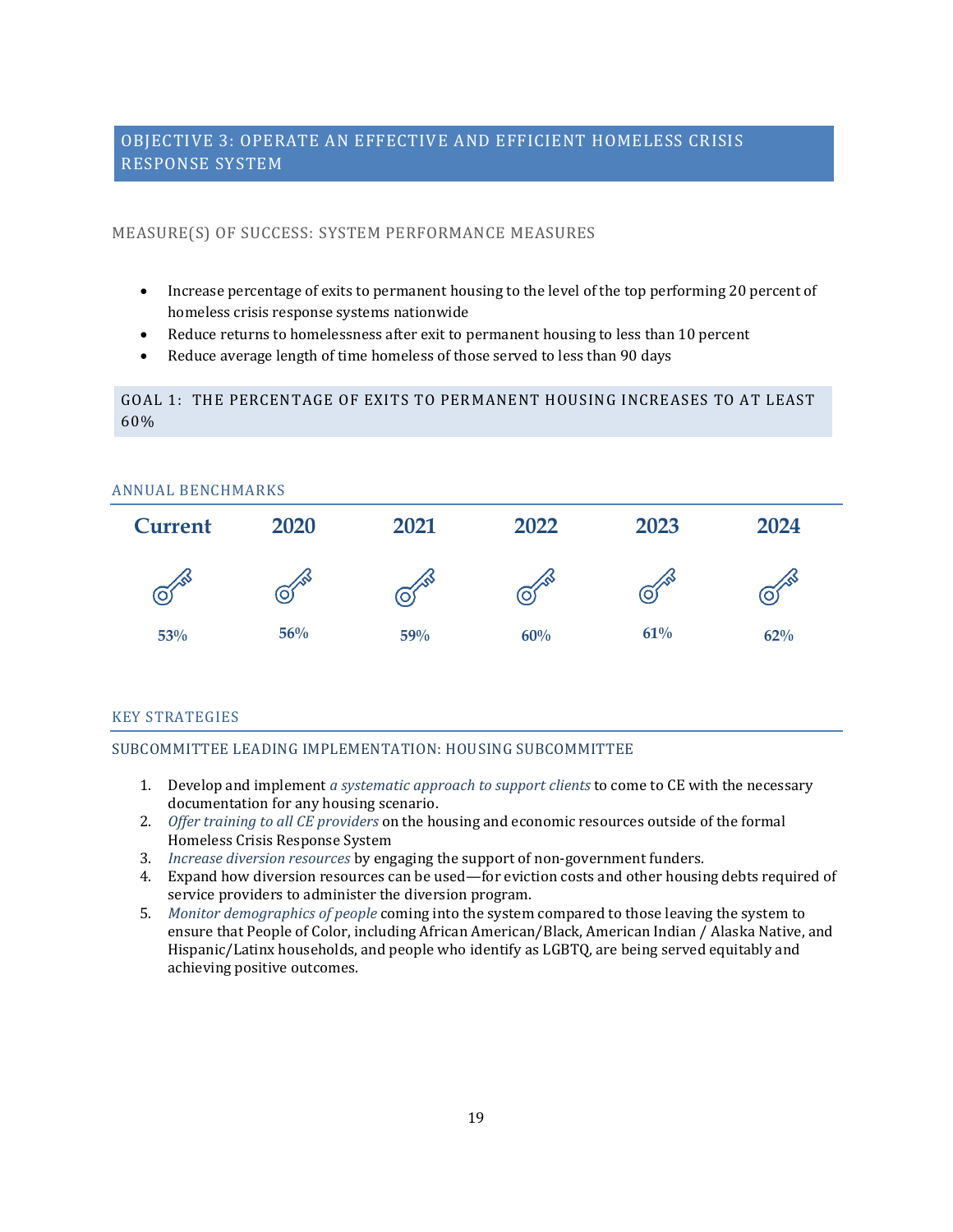## GOAL 2: 380 ADDITIONAL PERMANENT SUPPORTIVE HOUSING (PSH) UNITS ARE MADE AVAILABLE THROUGH NEW CONSTRUCTION AND OTHER STRATEGIES.

## ANNUAL BENCHMARKS

| Current                                 | 2020 | 2021                              | 2022 | 2023                                   | 2024                                                        |
|-----------------------------------------|------|-----------------------------------|------|----------------------------------------|-------------------------------------------------------------|
| $\equiv$                                |      | $\overline{\mathbf{O}\mathbf{O}}$ |      |                                        |                                                             |
| 291 units in<br>pipeline to be<br>built |      | Construction                      |      | 280 units<br>completed or<br>available | <b>Additional 100</b><br>units<br>completed or<br>available |

### KEY STRATEGIES

### SUBCOMMITTEE LEADING IMPLEMENTATION: HOUSING SUBCOMMITTEE

- 1. *Prioritize funding* for the development of PSH units.
- 2. *Identify additional resources* to be committed to PSH providers for the purpose of delivering supportive services.
- 3. *Collaborate with the local housing authorities* to develop and implement "move-on" vouchers for residents in PSH projects.
- 4. *Engage PSH providers* based in other counties to increase their units in Pierce County through master leasing and other creative use of existing unused properties.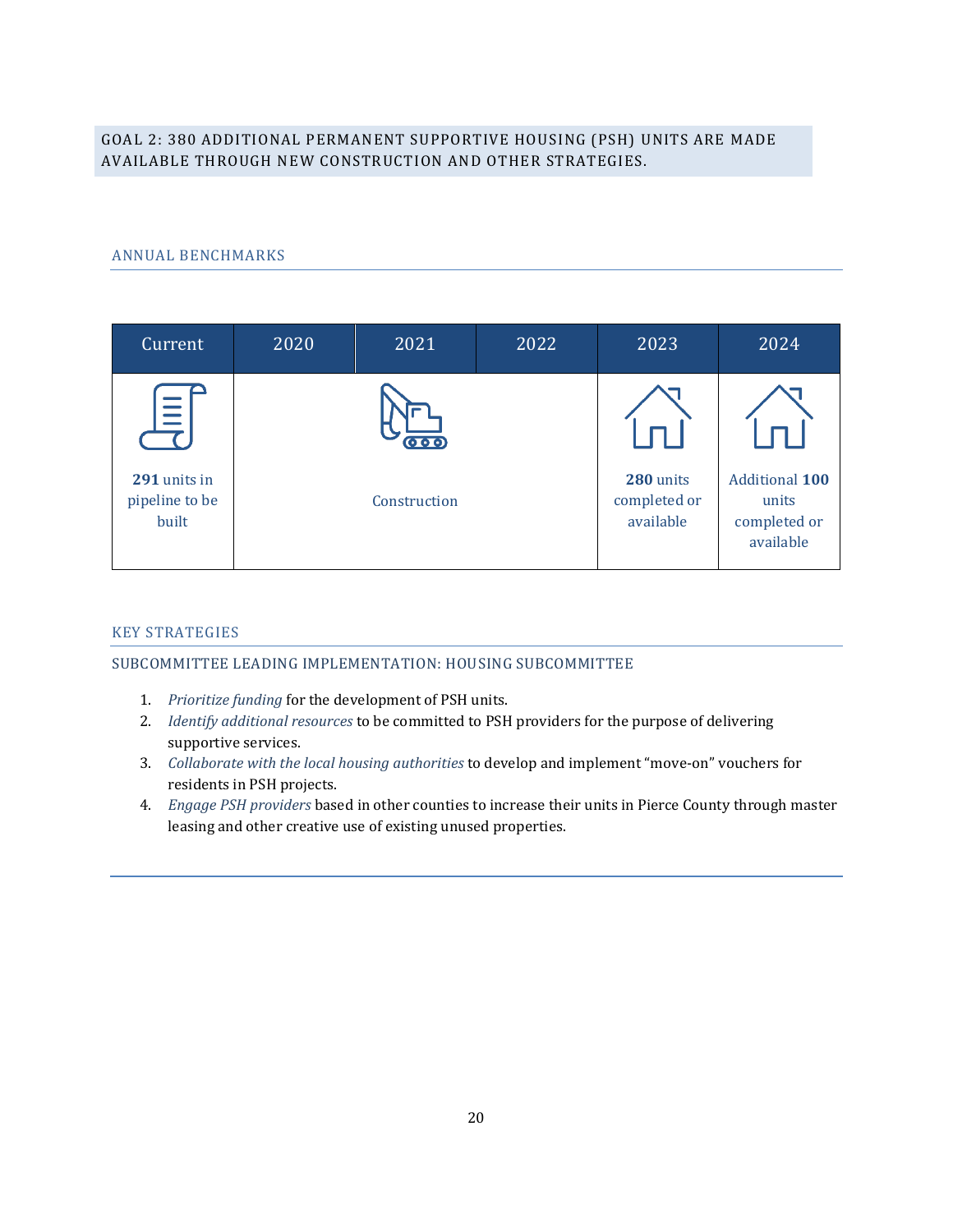## GOAL 3: REDUCE AVERAGE LENGTH OF STAY IN TEMPORARY HOUSING PROJECTS, INCLUDING EMERGENCY SHELTER, TRANSITIONAL HOUSING, AND SAFE HAVENS, TO LESS THAN 90 DAYS.

## ANNUAL BENCHMARKS

| Current                                                              | 2020                                 | 2021                  | 2022 | 2023 | 2024                                              |
|----------------------------------------------------------------------|--------------------------------------|-----------------------|------|------|---------------------------------------------------|
|                                                                      |                                      |                       |      |      |                                                   |
| 106 average<br>length of stay<br>in temporary<br>housing<br>projects | Shelter task<br>force<br>established | $100$ -day<br>average |      |      | Average length<br>of stay is less<br>than 90 days |

## KEY STRATEGIES

SUBCOMMITTEE LEADING IMPLEMENTATION: STABILITY SUBCOMMITTEE

Develop an emergency shelter task force to include current and potential shelter and transitional housing providers, experts, and local funders.

- 1) Ensure that the emergency shelter task force is determining barriers and outcomes, and system changes.
- 2) Utilize learnings from the emergency shelter task force to implement system changes to include additional resources, trainings, and funding opportunities.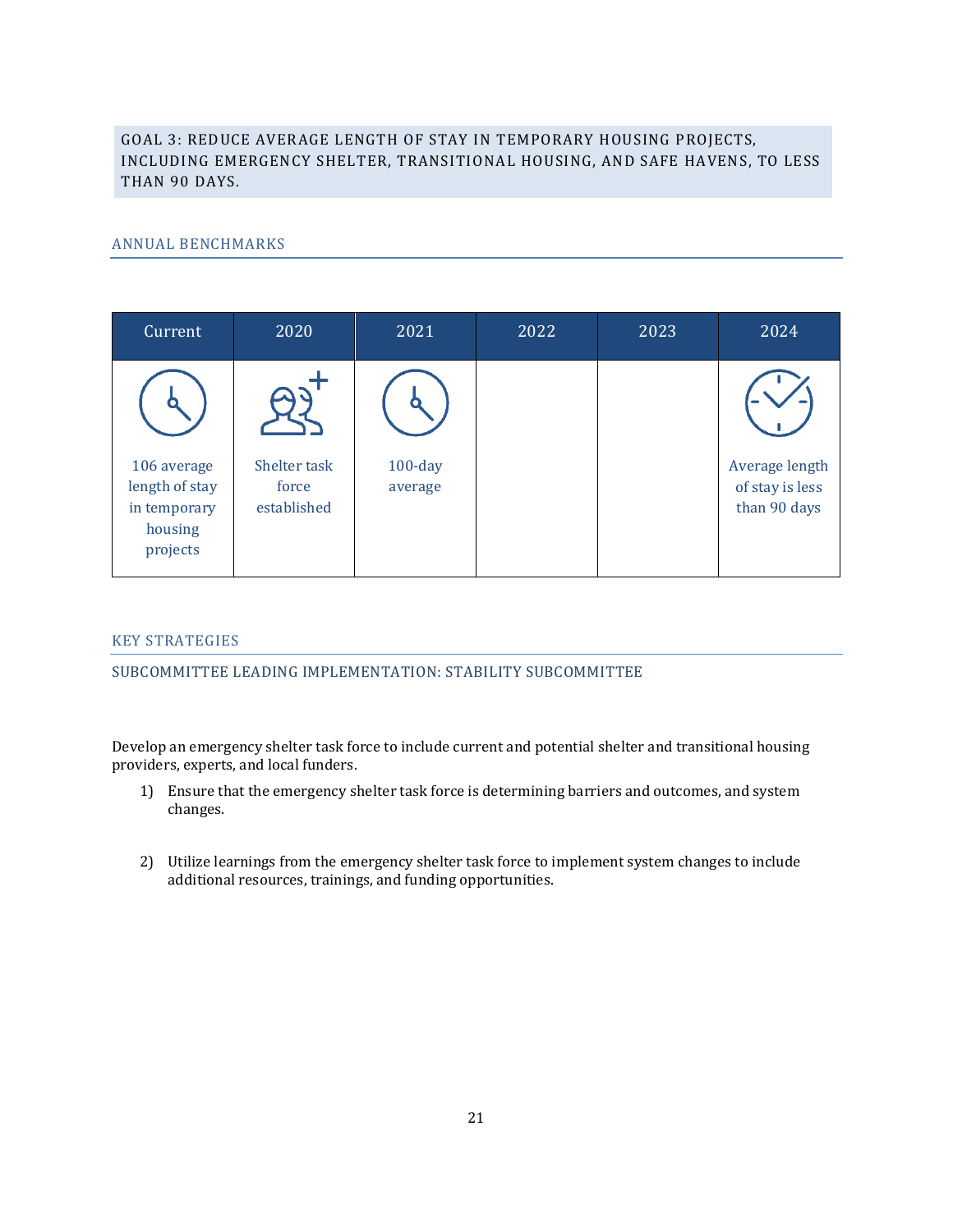## GOAL 4: THE PERCENTAGE OF HOUSEHOLDS THAT MAINTAIN PERMANENT HOUSING FOR MORE THAN TWO YEARS AFTER EXITING THE HOMELESS CRISIS RESPONSE SYSTEM INCREASES TO 90%.

## ANNUAL BENCHMARKS

| Current     | 2020        | 2021        | 2022        | 2023        | 2024        |
|-------------|-------------|-------------|-------------|-------------|-------------|
| <b>EXIT</b> | <b>EXIT</b> | <b>EXIT</b> | <b>EXIT</b> | <b>EXIT</b> | <b>EXIT</b> |
| 70%         | 70%         | 75%         | 80%         | 85%         | 90%         |

### KEY STRATEGIES

SUBCOMMITTEE LEADING IMPLEMENTATION: STABILITY SUBCOMMITTEE

1. Design and implement a "care coordination" model for the Homeless Crisis Response System, that provides wraparound services starting when a household first enters the system through the initial period following a move to permanent housing.

*a. Expand Critical Time Intervention (CTI) systemwide and to all populations after the current pilot with homeless families ends in 2020.* 

*b. Establish a* Homeless Crisis Response System *to support individuals participating in diversion, following up with them at 30 and 90 days and offering connections to services that could help them maintain housing long-term.*

2. Coordinate with private funders to create an emergency fund with small grants for previously homeless households facing minor crises that could lead to a return to homelessness.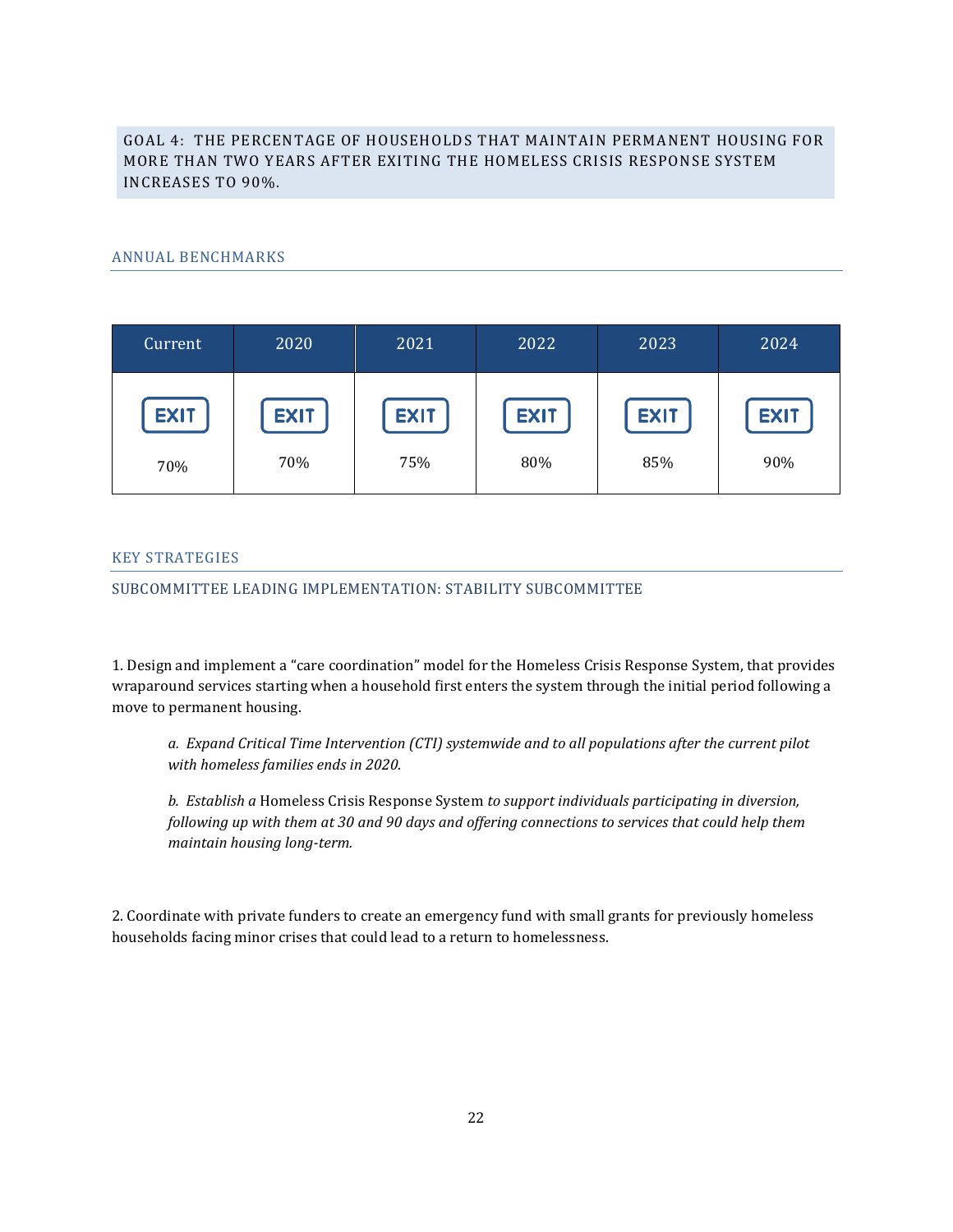## OBJECTIVE 4: PROJECTED IMPACT ON NUMBER OF HOUSEHOLDS HOUSED AND NUMBER OF HOUSEHOLDS UNSHELTERED

## Measure(s) of Success:

A local plan that includes an estimate of people experiencing homelessness that will be housed during 2024 after successful implementation of the local plan using existing resources, and the count of households left unsheltered at a point in time in 2024, based on credible data and research; including the data, assumptions, calculations, and related citations necessary for outside parties to review and reproduce the estimate.

## PIERCE COUNTY PROJECTIONS

Pierce County utilized the Washington State Department of Commerce modeling tool to determine a projection of impact with a fully implemented plan, the number of people experiencing homelessness left unsheltered assuming existing resources and state policies. Based on the outcomes from the modeling tool, Pierce County is projected to have a decrease in the number of people experiencing unsheltered homelessness from 629 to 390, or a reduction of 38%. The modeling tool also identifies a need for a net increase to spending necessary to keep pace with need and cost inflation is \$484,042. Please see the complete attached modeling tool.

| Current | 2020 | 2021 | 2022 | 2023 | 2024 |
|---------|------|------|------|------|------|
|         |      |      |      |      |      |
| 629     |      |      |      |      | 390  |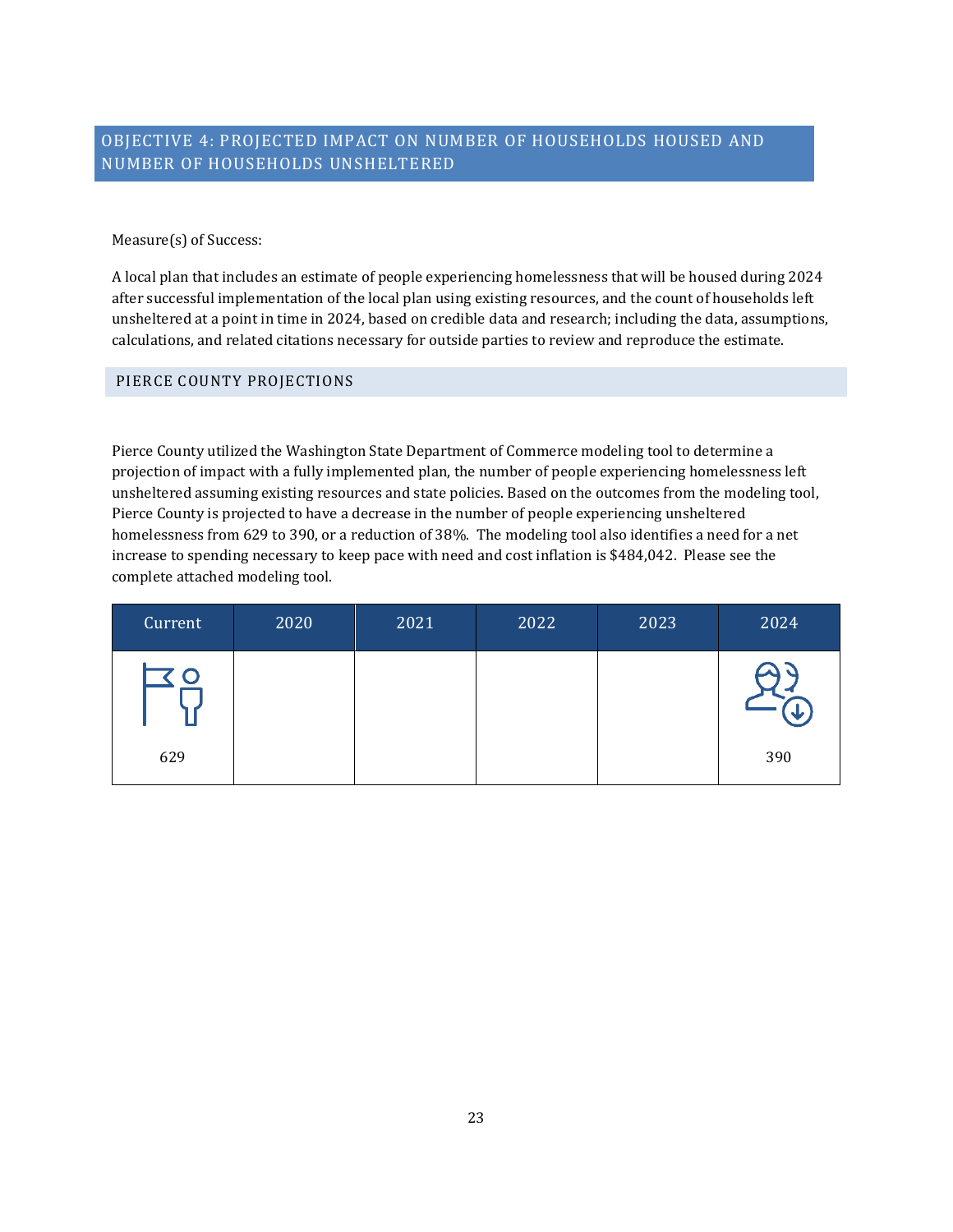## OBJECTIVE 5: ADDRESS RACIAL DISPARITIES AMONG PEOPLE EXPERIENCING **HOMELESSNESS**

## GOAL 1: ENSURE THERE IS EQUITABLE DISTRIBUTION OF AND ACCESS TO HOMELESS SERVICES THROUGHOUT PIERCE COUNTY.

## ANNUAL BENCHMARKS

| <b>Current</b>                        | 2020 | 2021                                   | 2022                     | 2023 | 2024                                                                                            |
|---------------------------------------|------|----------------------------------------|--------------------------|------|-------------------------------------------------------------------------------------------------|
| Services<br>concentrated<br>in Tacoma |      | Needs assessment<br>and plan completed | Implementation<br>begins |      | Services more widely<br>and equitably<br>distributed<br>throughout the<br>County, based on need |
|                                       |      |                                        |                          |      |                                                                                                 |

## KEY STRATEGIES

## SUBCOMMITTEE LEADING IMPLEMENTATION: RACIAL EQUITY SUBCOMMITTEE

- 1) Conduct a needs assessment to determine where the greatest unmet needs exist in the county and develop and implement a plan to expand distribution of homeless services accordingly.
- 2) Increase access to Coordinated Entry throughout the county.
- 3) Promote funding opportunities to organizations that are experts in serving populations who face the greatest racial disparities.
- 4) When evaluating funding proposals, consider organizations' work to address racial equity in order to ensure that all providers around the county will be able to serve all populations effectively.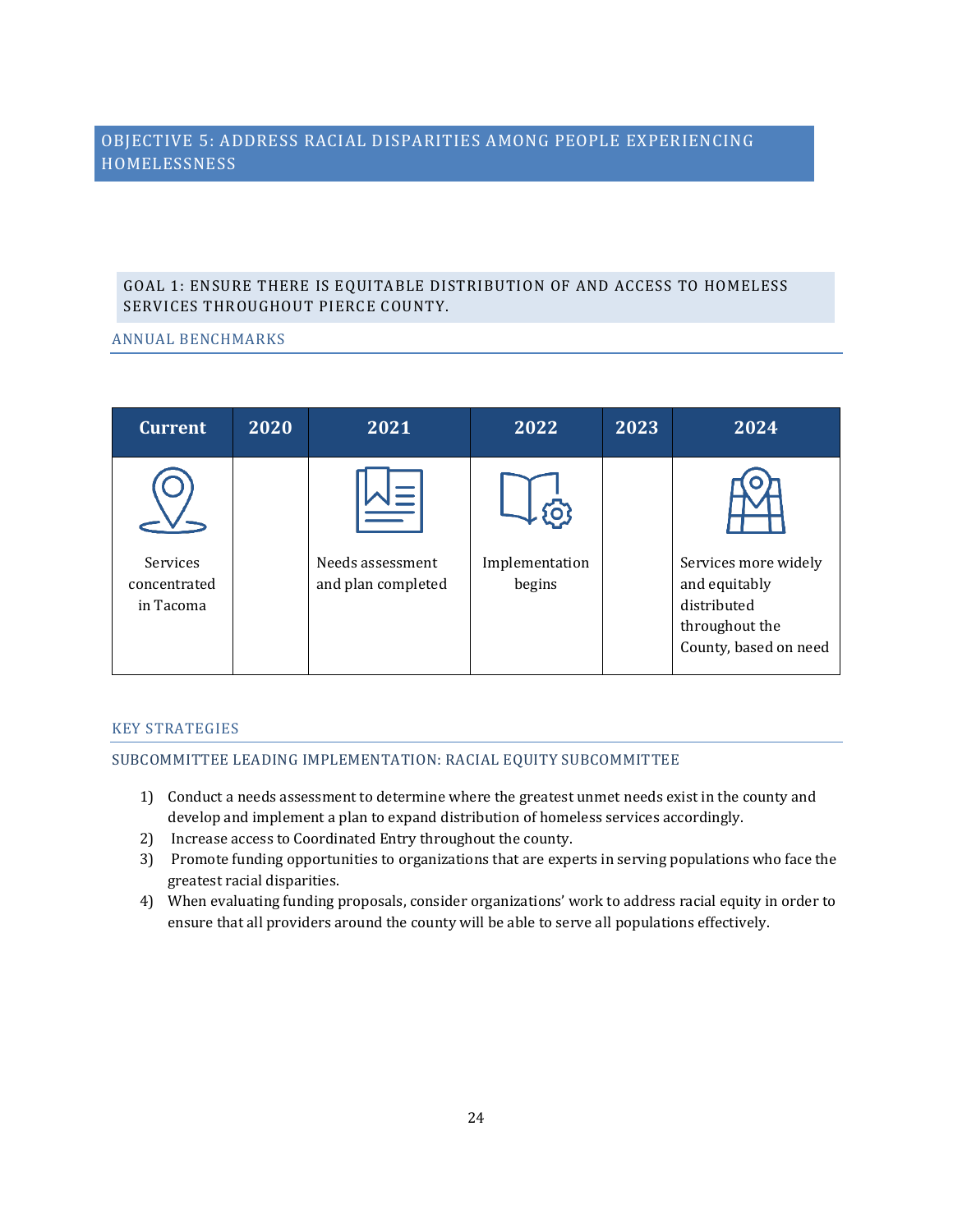Pierce County utilized the Washington Equity Analysis Tool provided by Washington State Department of Commerce to assess racial disparities in homelessness within Pierce County.

## **How does your county compare to other like size counties in the state? Are any groups over- or underrepresented in the homeless population?**

Pierce County is very similar to the state data and other like size counties in the state. Pierce County has a higher percentage of people of color than other like size counties with the exception of King County. Pierce County has an under-representation of white people living in poverty and experiencing homelessness. Pierce County has an over-representation of Black, Native American/Alaskan, Other/Multi-Racial that are living in poverty and experiencing homelessness.

#### **What does the family data look like compared to all households?**

When comparing Pierce County data to the available state data, there are very similar outcomes and very little significant differences. The data presented in the HUD tool is not an accurate depiction given that head of household does not accurately represent a household makeup. The HUD data assumes that the race of the head of household is the race of the entire household, and as showed in other data sources, that is not the case in Pierce County. Pierce County HMIS data shows that Pierce County has 44% white, 1.3% Asian, 29% black, 17% multi race in regard to the family dynamics of those experiencing homelessness.

## **In Homeless Point-in-Time Counts, are there significant differences between sheltered and unsheltered counts?**

Yes, there are significant differences between sheltered and unsheltered counts in the Homeless Point-in-Time Count. In Pierce County, whites are more likely to experience unsheltered homelessness according to the Homeless Point in Time Count data, than sheltered homelessness. The data for Black, Native, Asian/Pacific Islander, and other/multi race statistically is very close to the percentage of folks experiencing homeless for sheltered homelessness. Unsheltered homeless has a variance with Asian/Pacific Islander and other/multi as they are under-represented in that category.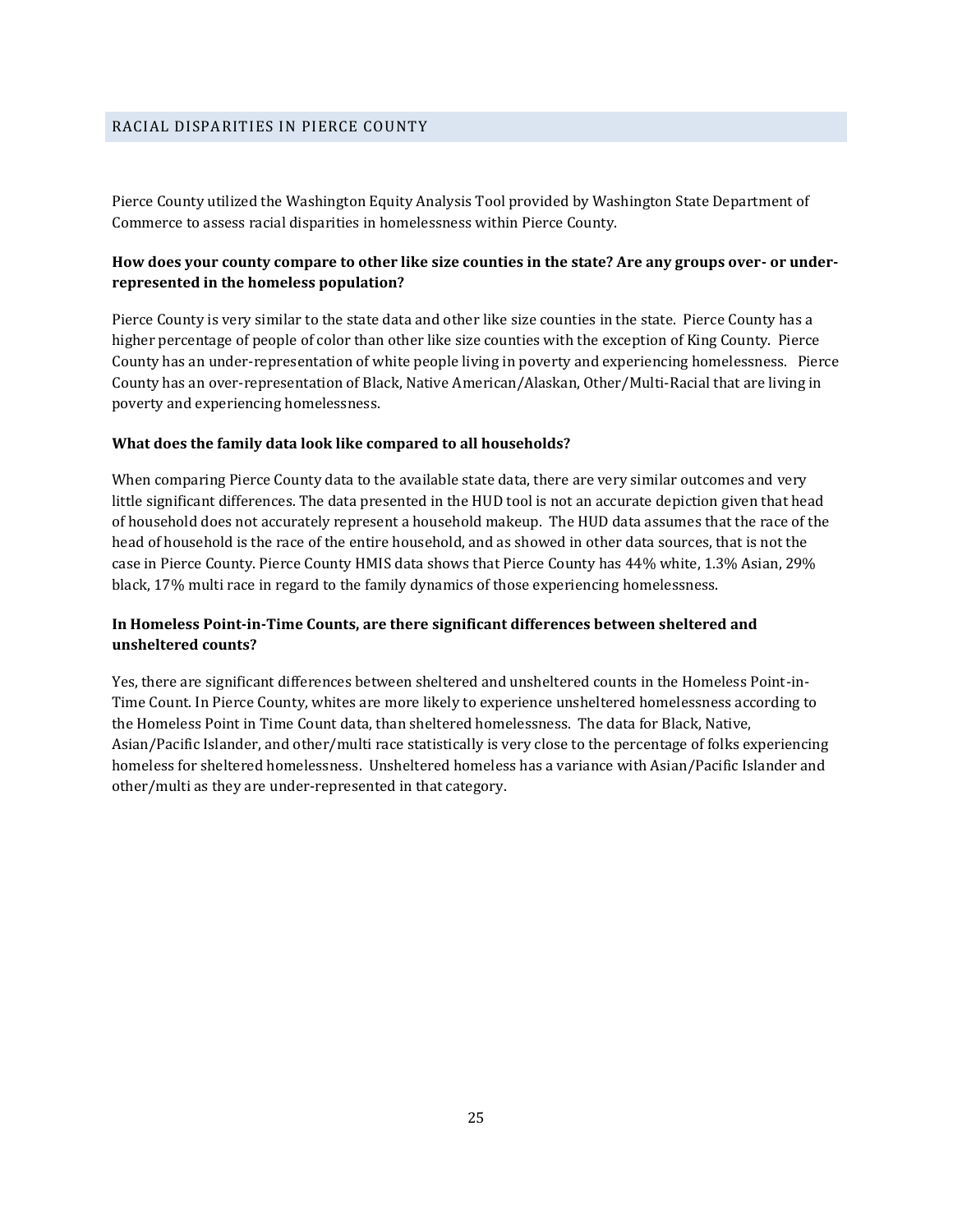|                        | <b>Homeless</b> |          | Shelter |          | Unsheltered |          |
|------------------------|-----------------|----------|---------|----------|-------------|----------|
|                        | All             | Families | All     | Families | All         | Families |
| White                  | 56%             | 40%      | 49%     | 37%      | 68%         | 83%      |
| Black                  | 18%             | 17%      | 19%     | 18%      | 17%         | 13%      |
| Native                 | 3%              | 2%       | 2%      | 2%       | 6%          | 0%       |
| Asian/Pacific Islander | 8%              | 12%      | 9%      | 13%      | 6%          | 0%       |
| Other/Multi            | 15%             | 29%      | 21%     | 30%      | 4%          | 4%       |

## **Are there specific local or state conditions that might lead to these differences?**

There are no specific local or state conditions that might lead to these differences.

Pierce County completed an initial analysis of racial disparities in 2017. Pierce County is continuing the work and will have future analysis of the homeless system.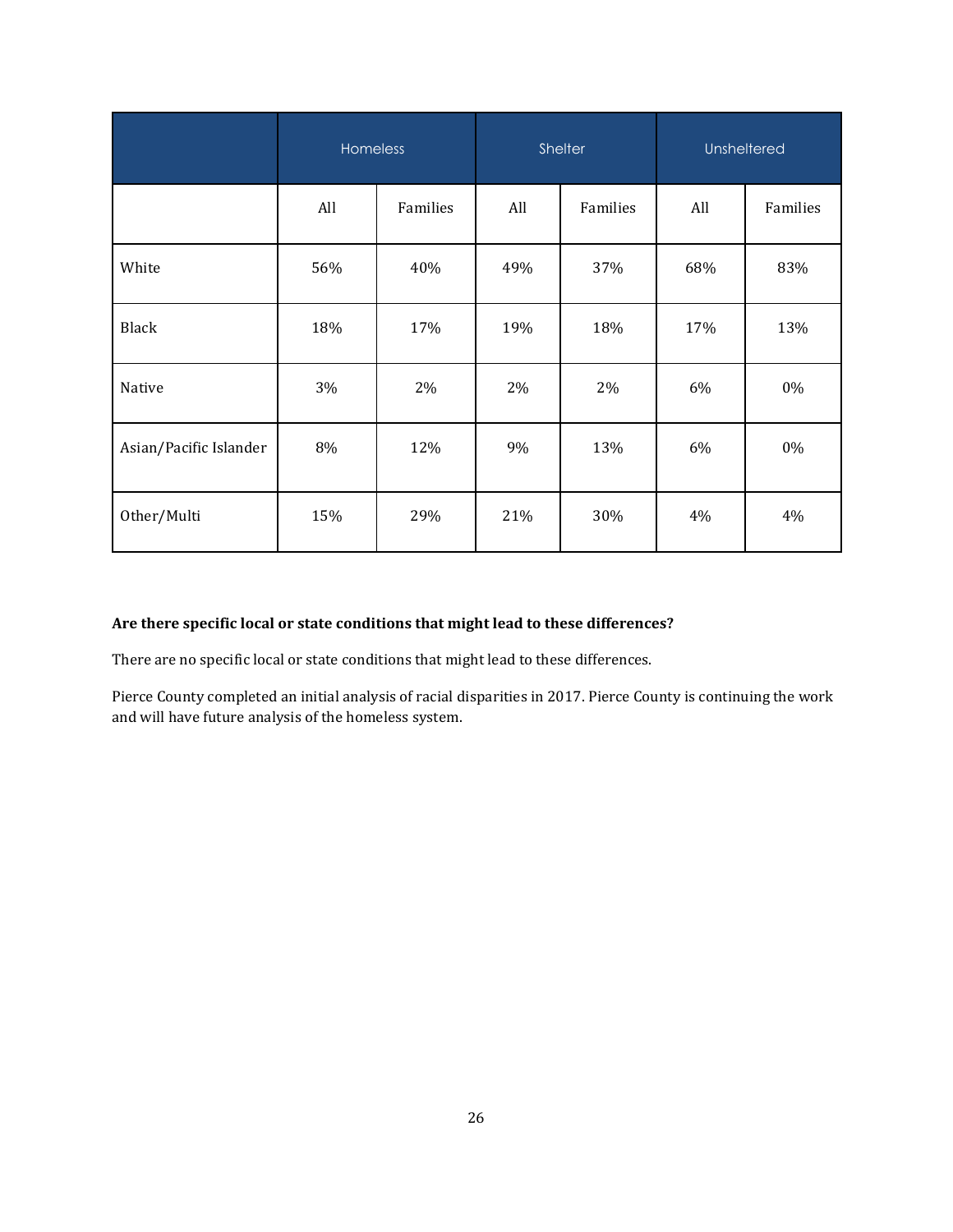### GLOSSARY OF TERMS

This glossary includes terms used within this plan or terms that describe important parts of Pierce County's Homeless Crisis Response System.

### **211**

211 is a simple, easy-to-remember phone number that offers access to all health and human services serving the Pierce County area for people who need help. Individuals and families experiencing homeless can call 211 to access CE.

### **Affordable Housing**

Housing is affordable if the household pays no more than 30% of gross income for housing expenses (rent/mortgage plus utilities). According to HUD a household is cost burdened if they pay more than 30% of income for housing expenses and severely cost burdened if they pay more than 50% of gross income for housing expenses.

#### **Anchor Community Initiative**

An initiative of A Way Home Washington with the support of the Washington State Department of Commerce Office of Homeless Youth focused on ending youth and young adult homelessness in Washington state by 2022. Four counties—Spokane, Walla Walla, Yakima and Pierce—are the initial focus, with the aim to expand to more than a dozen.

### **By-Name List**

A by-name list is a real-time, up-to-date list of all people experiencing homelessness in your community which can be filtered by categories and shared across appropriate agencies. This list is generated with data from outreach, HMIS, federal partners, and any other community shelter and providers working within the homeless subpopulation.

#### **Continuum of Care Program**

The HUD Continuum of Care (CoC) Program is designed to assist individuals (including unaccompanied youth) and families experiencing homelessness and to provide the services needed to help such individuals move into transitional and permanent housing, with the goal of long-term stability. More broadly, the CoC Program is designed to promote community-wide planning and strategic use of resources to address homelessness; improve coordination and integration with mainstream resources and other programs targeted to people experiencing homelessness; improve data collection and performance measurement; and allow each community to tailor its programs to the particular strengths and challenges in assisting homeless individuals and families within that community. Communities can apply to receive CoC funding.

### **Continuum of Care Committee ("CoC" or CoC Committee)**

The CoC Committee is the unincorporated entity responsible for developing a plan to address homelessness, designating a Homeless Management Information System (HMIS) lead, and designing a coordinated entry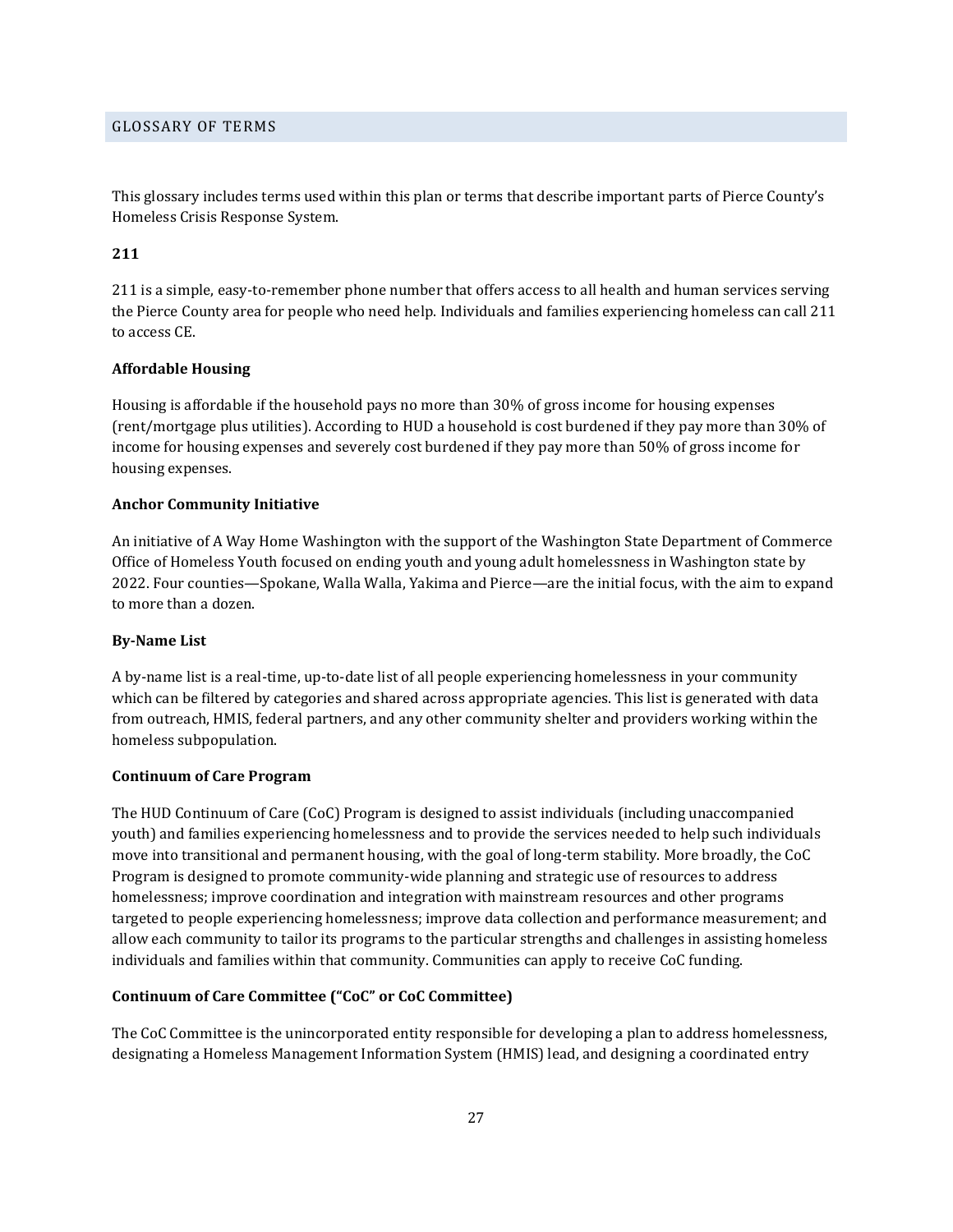system as part of its Homeless Crisis Response System. It also is responsible for preparing and submitting the annual application to HUD for funding to support plan implementation.

#### **Coordinated Entry System (CE)**

A coordinated entry system standardizes and coordinates the way households experiencing homelessness across the community are assessed for and referred to the housing and services that they need for housing stability.

#### **Critical Time Intervention (CTI)**

CTI is a time-limited evidence-based practice that mobilizes support for society's most vulnerable individuals during periods of transition. It facilitates community integration and continuity of care by ensuring that a person has enduring ties to their community and support systems during these critical periods. In Pierce County, an individual or family will be connected with a CTI Navigator who will help them navigate their transition to housing and build a network of resources from the time they are connected with CE and for a period of three to nine months, depending on their plan for exiting homelessness and degree of need. CTI is currently operating as a small pilot program in Pierce County.

#### **Diversion**

Diversion is a strategy intending to divert households from the Homeless Crisis Response System. It does so by helping them, through a housing solutions conversation (see below), identify immediate alternate housing arrangements, and if necessary, connect with services and financial assistance to help them return to permanent housing. Diversion is implemented within the coordinated entry system (CES).

#### **Emergency Shelter**

Emergency shelter includes any facility, with the primary purpose of providing temporary shelter for all people experiencing homelessness or specific sub‐populations. Most shelters limit shelter stays to 90 days.

### **Family Support Centers**

Community-based flexible, family-focused, and culturally sensitive facilities that provide programs and services based on the needs of the families. Services are many and can range from parenting skills courses and childcare to job training and mental health services. There are 7 Family Support Centers in Pierce County administered by the Tacoma-Pierce County Health Department, and each is designed to meet the needs of the community around it.

### **Foundational Community Supports (FCS)**

FCS offers benefits for supportive housing and supported employment for Medicaid-eligible beneficiaries with complex needs. Benefits go to housing and employment providers to help vulnerable clients find and maintain supported jobs, and acquire and maintain stable, independent yet supportive housing.

### **Homeless Management Information System (HMIS)**

An information system designated by the CoC Committee to comply with requirements prescribed by HUD. This system stores client information about persons who access homeless services in a CoC and is a core source of data on the population of people experiencing homelessness who engage with Coordinated Entry.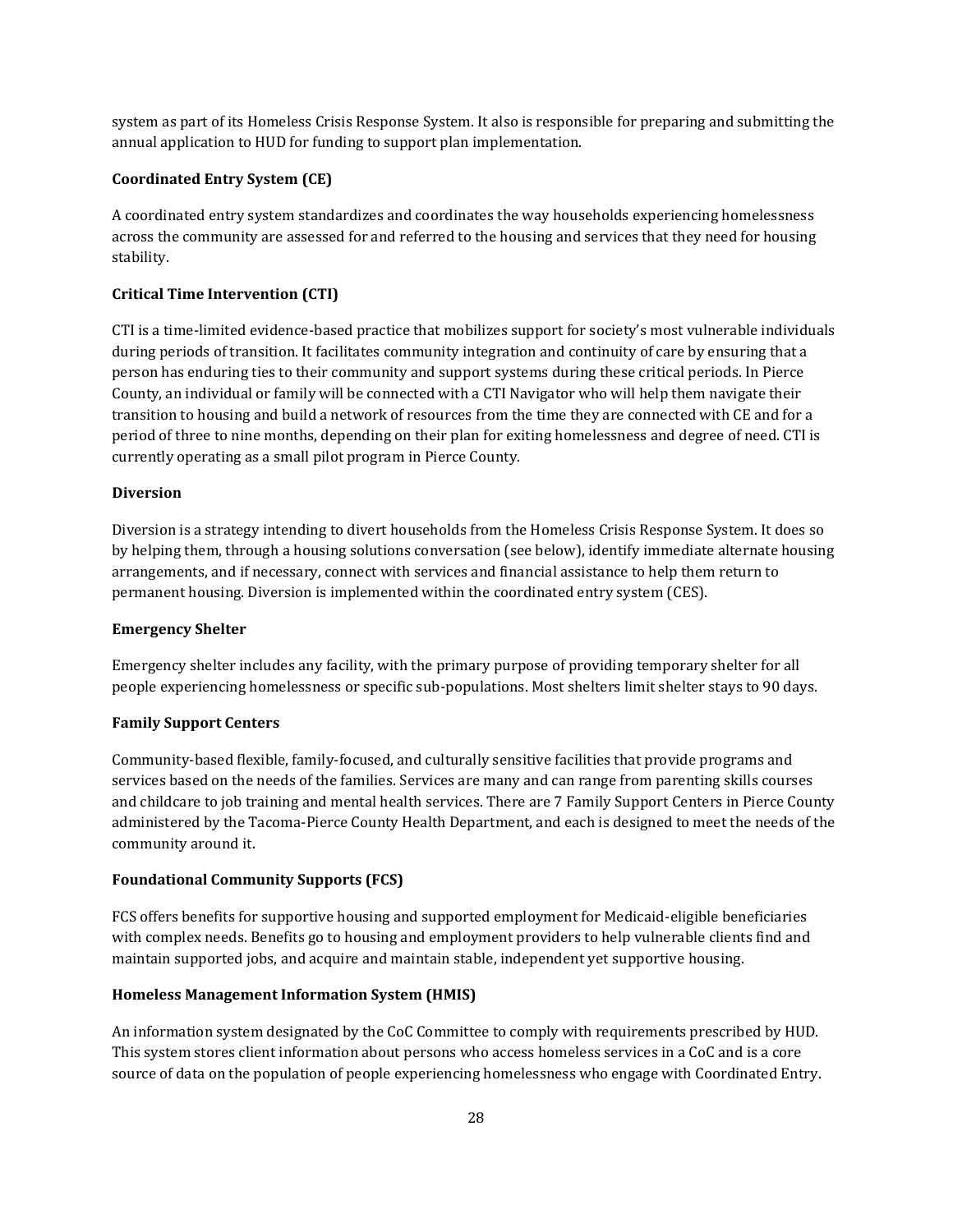### **HMIS Lead**

The organization designated by the CoC Committee to administer the Homeless Management Information System (HMIS). Pierce County Human Services fills this role.

### **Host Home Program**

A program that recruits and trains host homes/families to provide temporary and in some cases long-term homes to youth and young adults. Host home programs match participants with a host, provide services such as case management, and support and training to the host.

### **Housing Solutions Conversation**

This short-term problem-solving technique, the core tactic for Diversion (see above), meets a housing crisis head on with the creativity and resources of the person experiencing the crisis. By helping them to leverage their natural resources—such as their family, friends, or faith communities—people can find no-cost or lowcost housing solutions at a critical moment. Once the issues are identified, their own solution can sometimes be paired with short-term rental assistance, a one-time bill payment, or help finding a job or addressing health and safety needs, providing support to help them maintain their current housing.

## **HUD**

The United States Department of Housing and Urban Development, which provides communities with resources for housing and to address homelessness. HUD requires communities to have a Continuum of Care Committee, a Collaborative Applicant, and to designate a HMIS Lead. HUD requires the CoC to implement and follow its policy guidance and to align with HUD's plan. HUD also requires communities to have Coordinated Entry, Prioritization, and to meet system-wide performance measures.

## **HUD-VASH (U.S. Department of Housing and Urban Development – VA Supportive Housing Program)**

A collaborative program between HUD and the VA that combines HUD housing vouchers with VA supportive services to help Veterans and their families experiencing homelessness find and sustain permanent housing.

## **Landlord Liaison Program**

This is an innovative program that provides support to property managers/owners (landlords) who work with housing agencies in Pierce County. The program educates both tenants and landlords in operational etiquette and new housing-related laws & policies and ensures that housing agencies continually offer support services to program tenants and respond rapidly to landlord concerns. The program offers a Risk Mitigation Funds to landlords.

## **McKinney-Vento Homeless Assistance Act**

The federal McKinney-Vento Act more broadly defines homelessness in an effort to provide protections and supports for students living in a variety of unstable housing situations: homeless students are defined as those who lack "a fixed, regular, and adequate nighttime residence," and includes those that who are living in doubled up situations.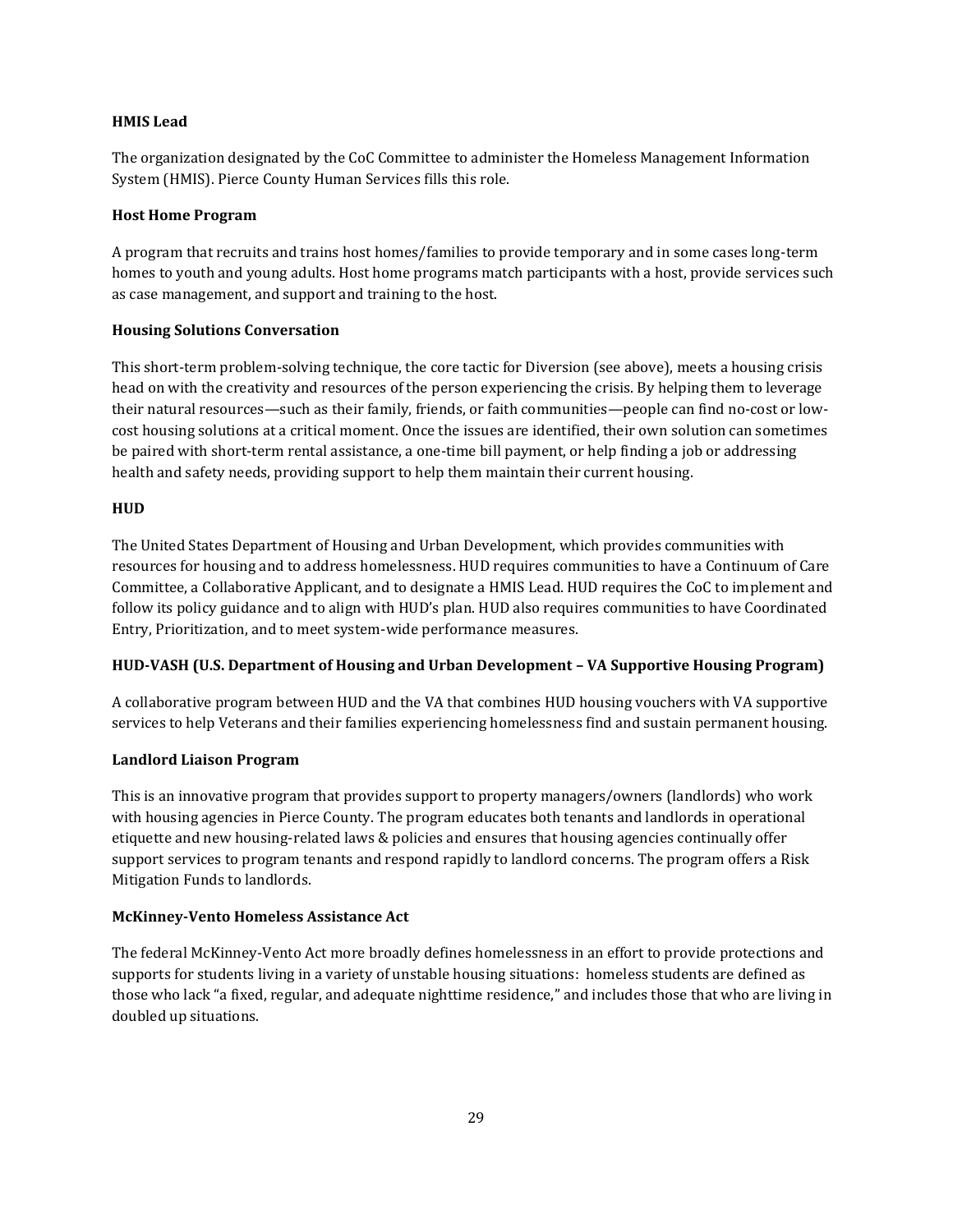### **McKinney-Vento Liaisons**

McKinney Vento Liaisons are local homeless education liaisons response for ensuring the identification, school enrollment, attendance, and opportunities for academic success of students in homeless situations. By linking students and their families to school and community services, local liaisons play a critical role in stabilizing students and promoting academic achievement at the individual, school, and district level.

## **Permanent Supportive Housing (PSH)**

PSH is long-term housing that provides supportive services for low income or homeless people with disabling conditions. This type of supportive housing enables special needs populations to live as independently as possible in a permanent setting. Supportive services may be provided by the organization managing the housing or coordinated by the housing provider and provided by other public or private service agencies.

## **Point-in-Time Count (PIT)**

The annual count of sheltered and unsheltered homeless persons on a single night, which is conducted in Pierce County in January.

## **Public Housing Authority**

Charted under state law, a housing authority is an autonomous, not-for-profit public corporation. This organizational structure allows housing authorities to work in conjunction with local governments and agencies to develop long-term housing strategies for communities. Though independently run, housing authorities are required to follow federal regulations. In addition, housing authorities receive a subsidy from the U.S. Department of Housing and Urban Development (HUD). Pierce County Housing Authority and Tacoma Housing Authority are the two local, public housing authorities.

## **Rapid Re-Housing (RRH)**

Services and supports designed to help persons experiencing homelessness move as quickly as possible into permanent housing with time-limited financial assistance.

## **Renters Readiness Program**

Provides renters with basic tools to be good renters, helping them learn how to build healthy relationships and trust with landlords. The program is currently implemented by Associated Ministries.

## **Risk Mitigation Funds**

Reimbursement funds designed to incentivize and protect landlords who are willing to reduce screening criteria to rent to someone with limited income, poor rental history, or criminal history.

## **Shared Housing**

Shared housing is a long-term living arrangement between two unrelated people who choose to live together to take advantage of the mutual benefit it offers, such as dividing rental and utility costs.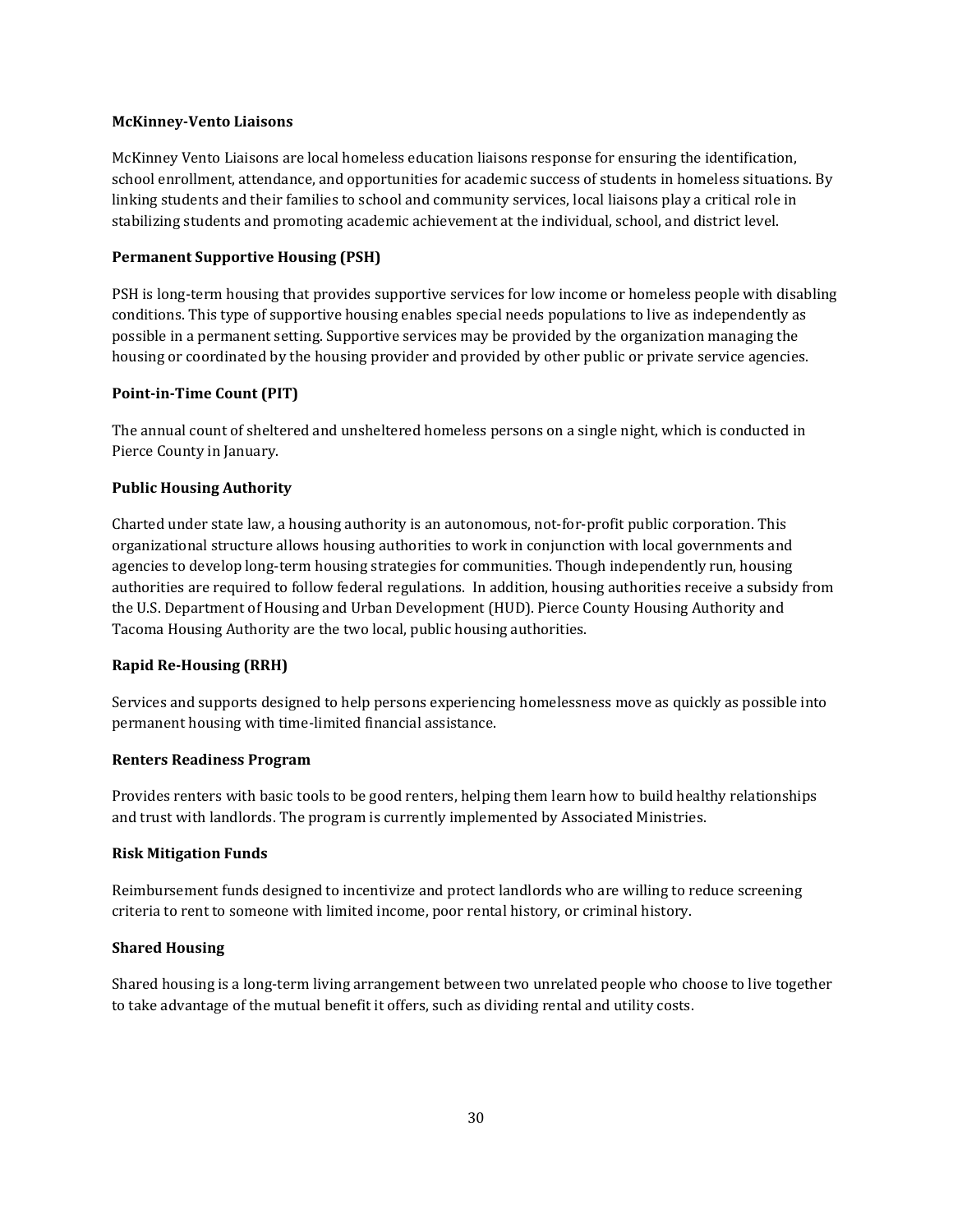## **SOAR (SSI/SSDI Outreach, Access, and Recovery)**

A program designed to increase access to Supplemental Security Income (SS)/Social Security Disability Insurance (SSDI) for eligible adults who are experiencing or at risk of homelessness and have a serious mental illness, medical impairment, and/or co-occurring substance use disorder.

## **Street Outreach**

Services that focus on reaching out to unsheltered homeless persons to connect them to emergency shelter, housing, or critical services.

## **Supportive Services for Veteran Families (SSVF)**

A supportive services program for administered by the VA provides rapid rehousing and prevention funding to non-profit organizations and consumer cooperatives to assist with very low-income Veterans and their families experiencing homelessness.

## **Transitional Housing**

Temporary housing and supportive services for up to 24 months that serves households before transitioning into permanent housing.

## **VHA Directive 1162.05**

This Veterans Health Administration (VHA) directive revises policy procedures for the Housing and Urban Development (HUD) Department of Veterans Affairs Supportive Housing Program (HUD-VASH) and sets forth the national authority and responsibilities for the Department of Veterans Affairs (VA) portion of administration, monitoring, and oversight of these services. (Amended October 2017).

## **Wraparound Supports**

Services designed to address basic needs and the many and diverse aspects of individual wellbeing.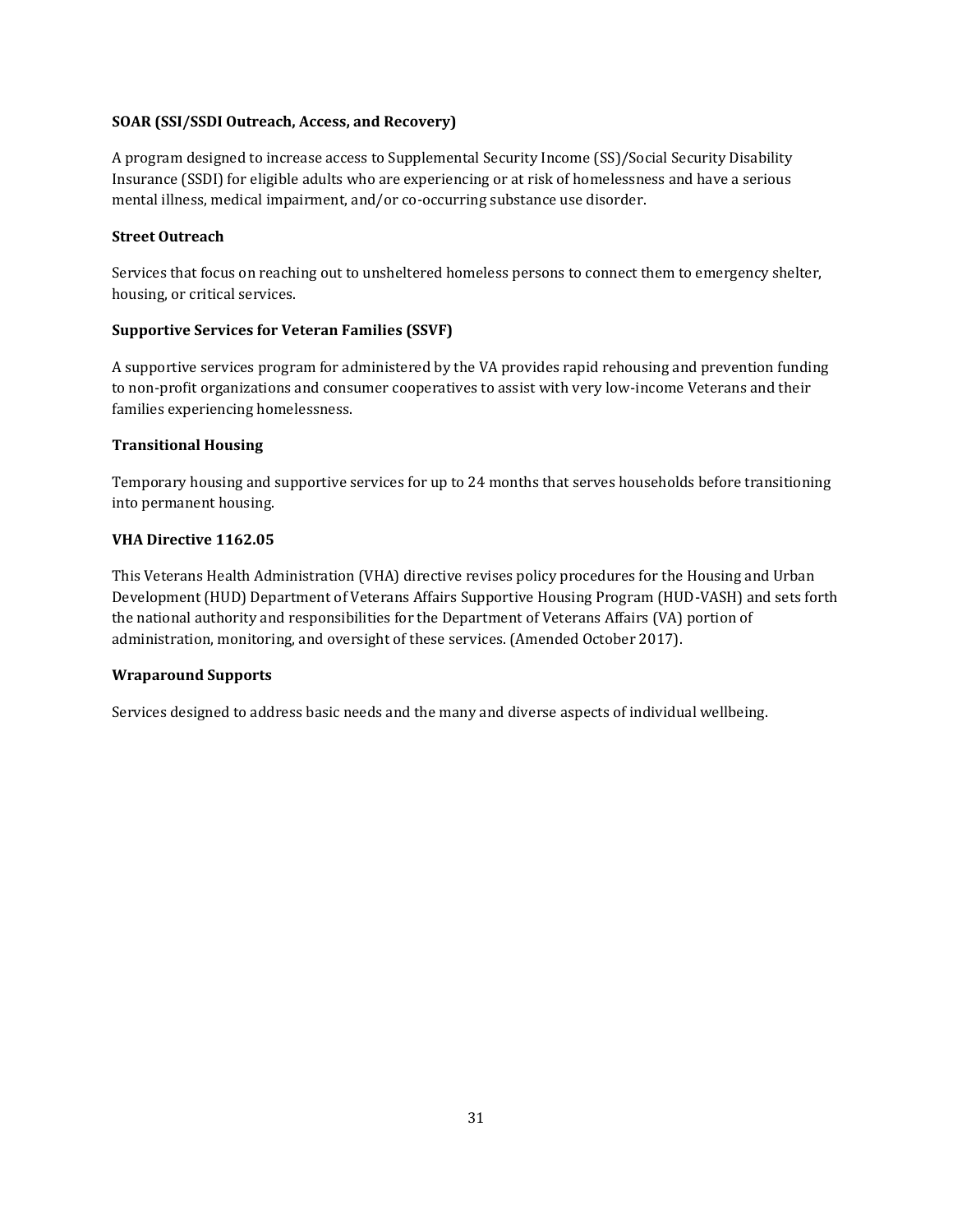## CONTRIBUTORS TO THE PLAN

### CONTINUUM OF CARE COMMITTEE MEMBERS

Amanda DeShazo, Affordable Housing Consortium Andy Rohr, Tacoma-Pierce County Health Department Autumn Hughes, Workforce Central Cacey Hanauer, Tacoma Housing Authority Dana Orr, Pierce County AIDS Foundation Diane Powers, City of Tacoma Dr. Eric Jackson, Bethlehem Baptist Church Ellie Ottey, Pierce County Housing Authority Erica Azcueta, City of Tacoma Haili Cyr Crow, Community Representative James Pogue, Comprehensive Life Resources Jeff Rodgers, Pierce County Human Services Keith Galbraith, Renewal Family Shelter Marilee Hill-Anderson, Sumner Public Schools Martha Shepard, Salvation Army Neal Rogers, Community Representative Nick Bayard, The Reach Center Patti Spaulding-Klewin, Catholic Community Services Rachel Silis, Veterans Health Administration–American Lake Sami Iverson, Tacoma Public Schools Sean Raybell, Department of Corrections Seth Kirby, Oasis Youth Center Sydney Screws, Department of Children Youth & Families Tiffany Speir, City of Lakewood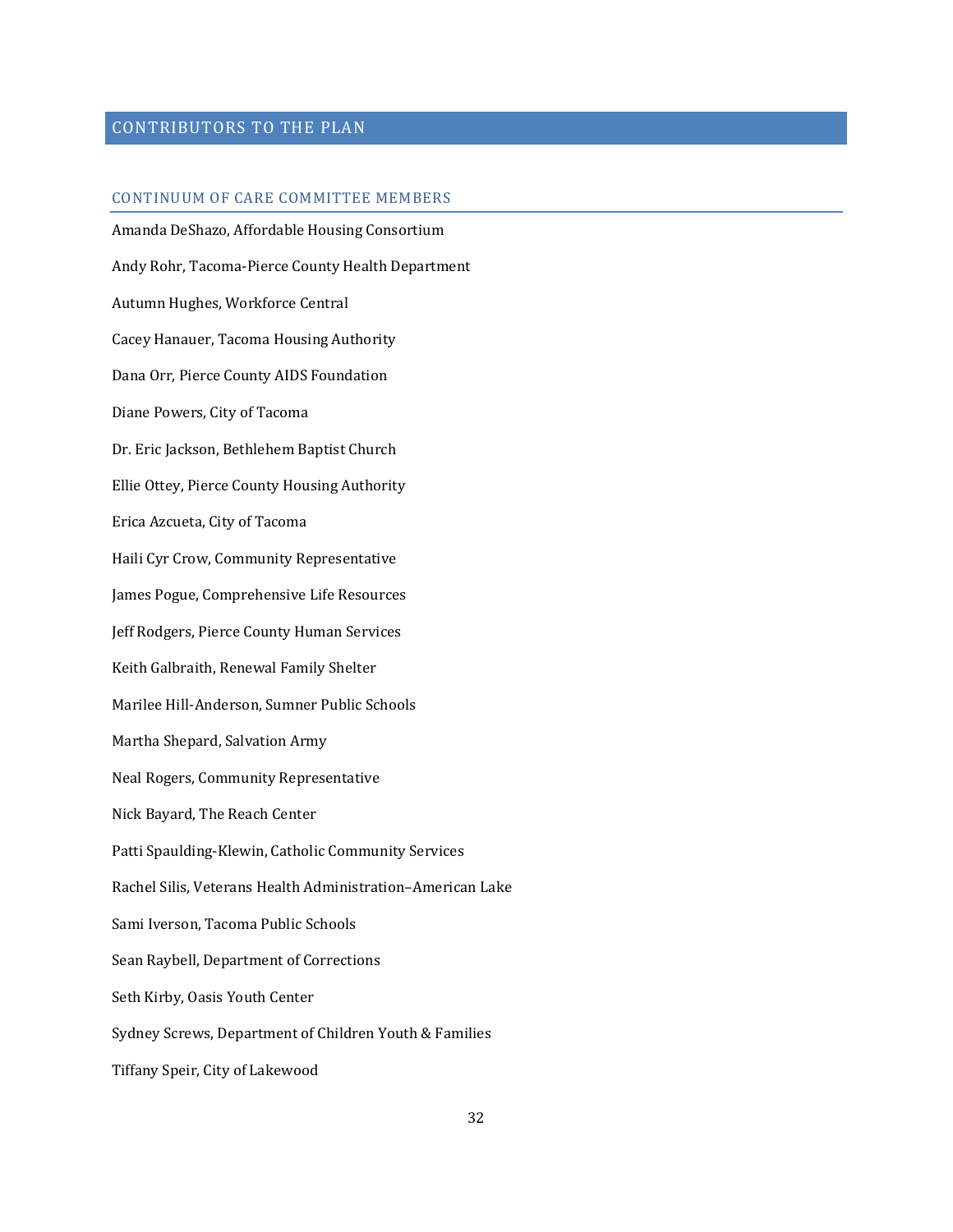Tonya Tunnell-Thornhill, Exodus Housing

Valorie Crout, Associated Ministries

### AND THANK YOU TO PIERCE COUNTY STAFF WHO MADE THIS PLAN POSSIBLE

Clayton Aldern, Pierce County Human Services (*former employee*)

Valeri Knight, Pierce County Human Services

Vy Yun, Pierce County Human Services

## *Additionally, thank you to the following for their support, insight and input:*

## FUNDERS AND OTHER COMMUNITY MEMBERS DEDICATED TO ADDRESSING HOMELESSNESS WHO PROVIDED INSIGHT AND INPUT DURING OUR LANDSCAPE ASSESSMENT

Gina Anstey, Greater Tacoma Community Foundation Jeff Bennett, Puyallup Police Department: Problem-Oriented Policing Unit TJ Bohl, Pierce County Juvenile Court Brian Boyd, Sequoia Foundation and Forest Foundation Jay Brower, Bethel School District Dave Bugher, City of Lakewood Troy Christensen, Metropolitan Development Council Jacquelyn Crowley, Bethel School District Kristin Smith, Multicare Susan Dobkins, Russell Family Foundation Holly Bamford Hunt, Bamford Foundation Bryan Jeeter, Chief of Bonney Lake Police Kathi Littmann, The Greater Tacoma Community Foundation John Purbaugh, Northwest Justice Project Ken Ristine, Ben B. Cheney Foundation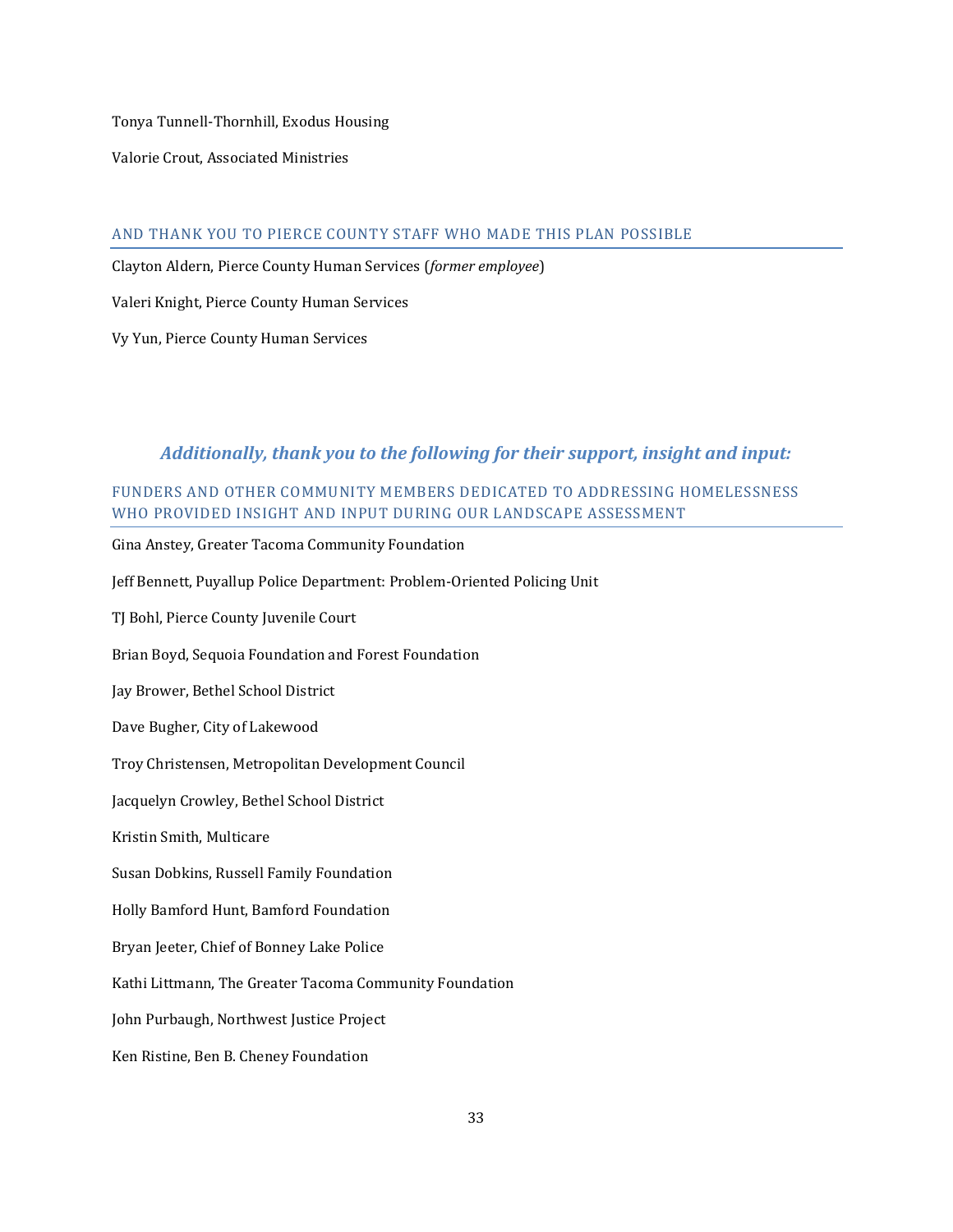Dr. Brianne Rowan, Multicare/Tacoma Family Medicine Linda Stewart, City of Tacoma Shara Sauve, Pierce County Juvenile Court Lindsay Morgan Tracy, United Way of Pierce County Robert Welch, Clover Park Technical College in Lakewood Tonisha Jumper, City of Tacoma Karen White, YWCA Heather Thompson, KWA Stacie Vierra, KWA

*WE OFFER OUR APPRECIATION TO ALL THE COMMUNITY MEMBERS WHO MADE TIME TO PROVIDE PUBLIC FEEDBACK THROUGHOUT THE PROCESS.*